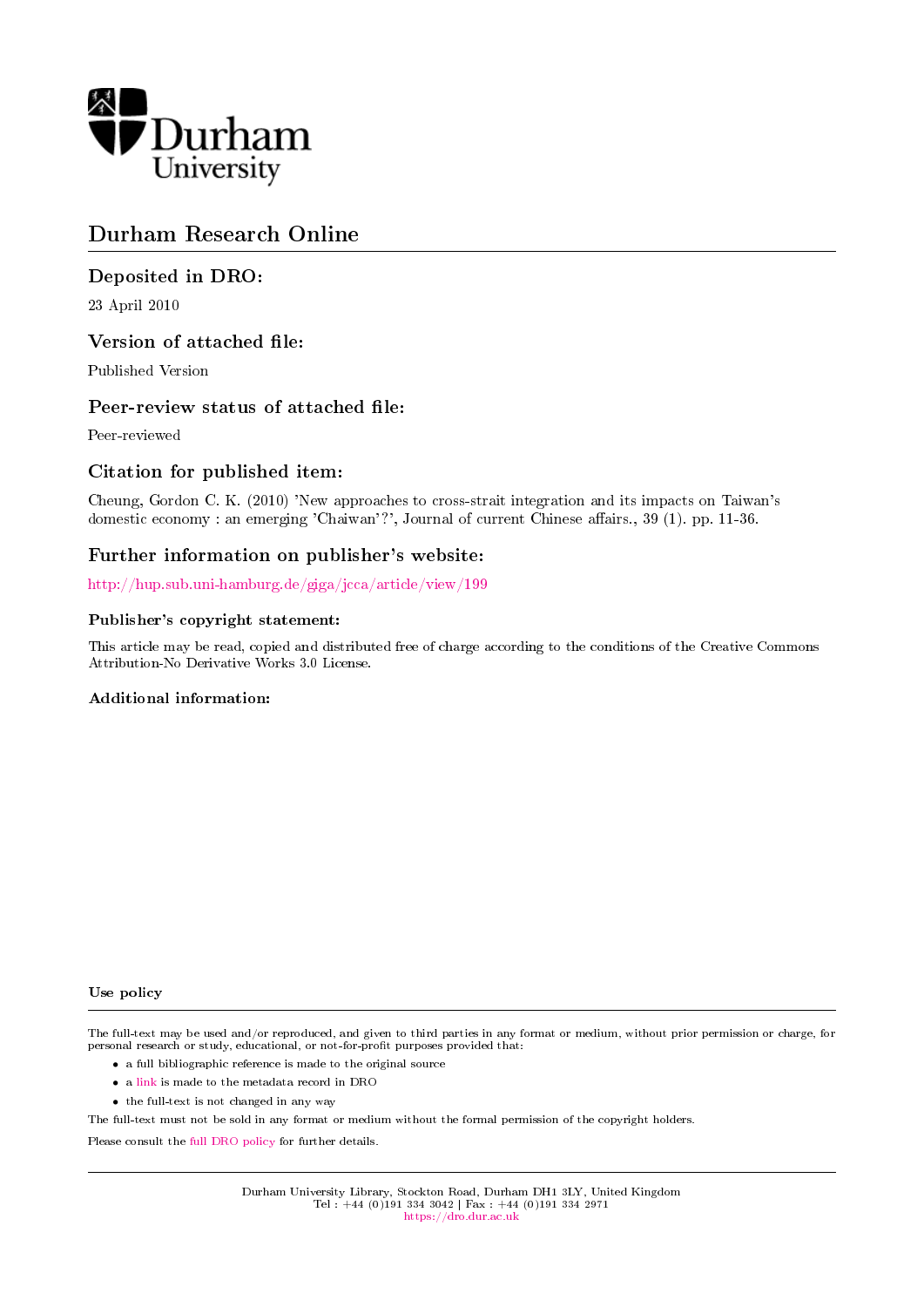

# Journal of Current Chinese Affairs

China aktuell

Gordon C. K. Cheung (2010),

New Approaches to Cross-Strait Integration and Its Impacts on Taiwan's Domestic Economy: An Emerging "Chaiwan"?, in: Journal of Current Chinese Affairs, 39, 1, 11-36.

ISSN: 1868-4874 (online), ISSN: 1868-1026 (print)

The online version of this and the other articles can be found at:

#### <www.CurrentChineseAffairs.org>

Published by

GIGA German Institute of Global and Area Studies, Institute of Asian Studies in cooperation with the National Institute of Chinese Studies, White Rose East Asia Centre at the Universities of Leeds and Sheffield and Hamburg University Press.

The *Journal of Current Chinese Affairs* is an Open Access publication. It may be read, copied and distributed free of charge according to the conditions of the Creative Commons Attribution-No Derivative Works 3.0 License.

To subscribe to the print edition: <ias@giga-hamburg.de> For an e-mail alert please register at: <www.CurrentChineseAffairs.org>

The *Journal of Current Chinese Affairs* is part of the GIGA Journal Family which includes: Africa Spectrum • Journal of Current Chinese Affairs • Journal of Current Southeast Asian Affairs • Journal of Politics in Latin America • <www.giga-journal-family.org>



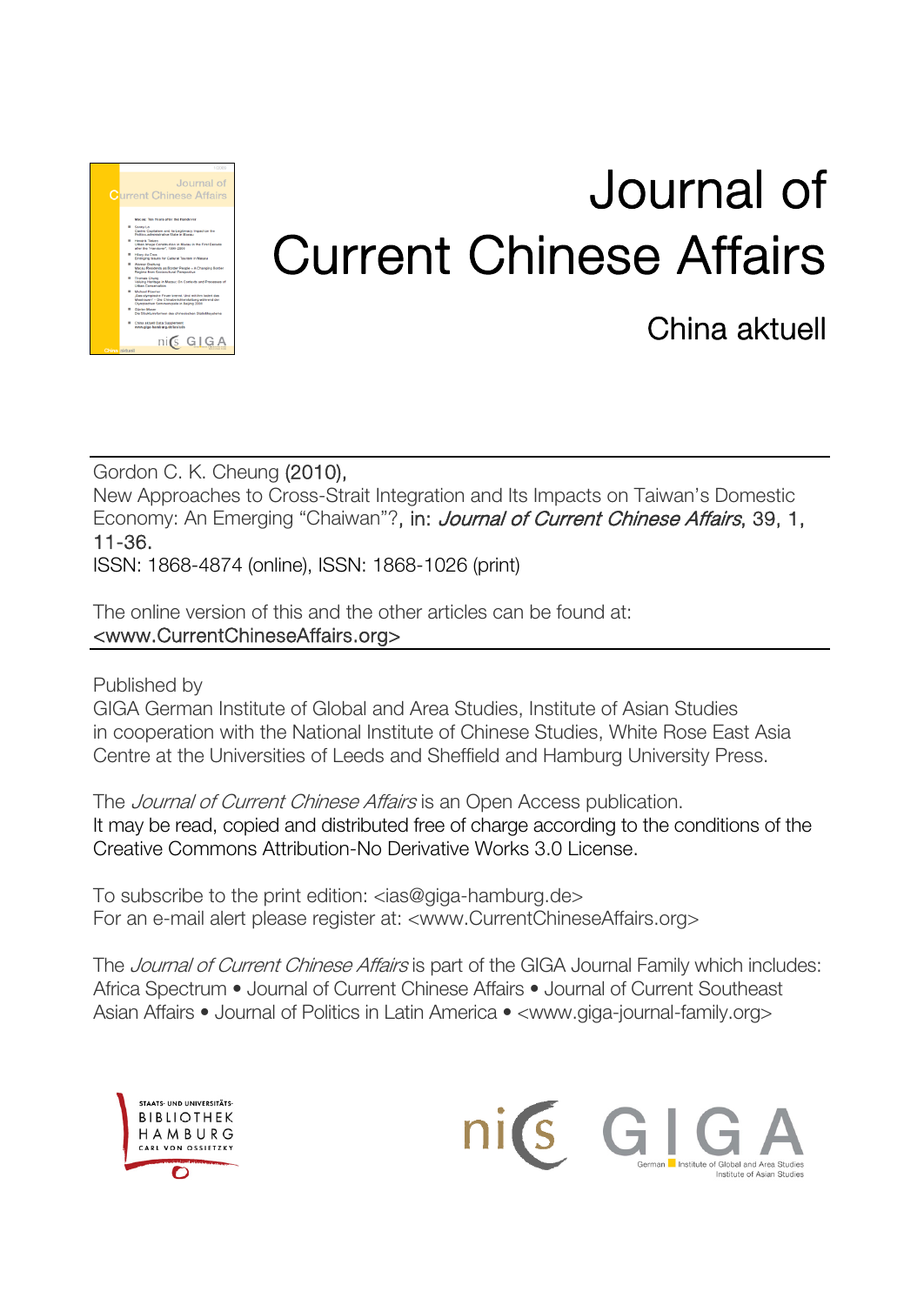# New Approaches to Cross-Strait Integration and Its Impacts on Taiwan's Domestic Economy: An Emerging "Chaiwan"?

Gordon C. K. Cheung

**Abstract**: Taiwan's Legislative Yuan and Presidential elections in January and March 2008 respectively re-orientated cross-Strait relations from hostility to co-operation. On 4 November 2008, Chen Yunlin, head of the Association for Relations Across the Taiwan Straits (ARATS), and Chiang Pin-kun (Jiang Bingkun), chairman of Taiwan's Straits Exchange Foundation (SEF), meeting in the Second Chiang-Chen Talks in Taiwan, took a historical step in the further development of cross-Strait relations. Agreements were signed on direct air and sea transport, postal services and food-safety security. On 22 December 2009, the Fourth Chiang-Chen Talks took place in Taizhong and more substantial and technical agreements were signed on agriculture, inspection/ accreditation and fisheries. It seems that continuous integration between China and Taiwan is inevitable. To address the implications of this process for Taiwan's domestic economy, four dimensions of the current cross-Strait relationship are scrutinized: *guanxi*, plutocracy, legalism and the idea of a Chinese Common Market. It is argued that in order to intensify economic co-operation across the Taiwan Strait, more institutionalization of the cross-Strait relationship must be brought about.

■ Manuscript received September 10, 2009; accepted January 25, 2010

**Keywords**: "Chaiwan", Chinese Common Market, Economic Cooperation Framework Agreement (ECFA), *guanxi*, legalism and plutocracy

**Dr. Gordon C. K. Cheung** works as a senior lecturer at the School of Government & International Affairs at Durham University, United Kingdom and is also Deputy Director of the Centre for Contemporary Chinese Studies there. He is also editor-in-chief of *East Asia: An International Quarterly*. He has published three books on Chinese international relations and political economy. He is interested in China and global political economy, Chinese cultural political economy and cross-Strait relations. His recent projects are on cross-Strait business relations and financial centres of Chinese societies.

E-mail: <g.c.k.cheung@durham.ac.uk>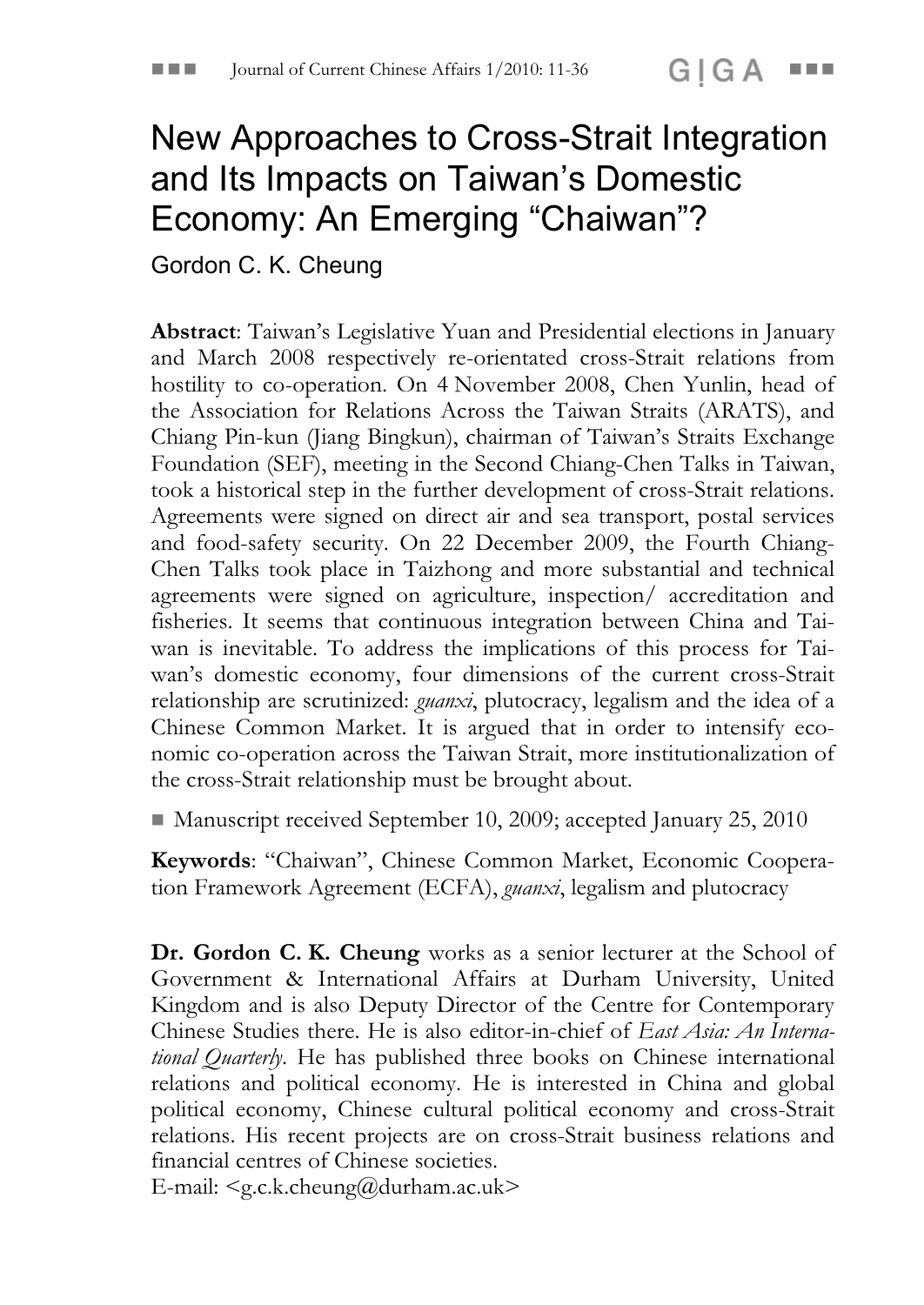## Introduction

When Sky News reported on the flooding in Taiwan and south China on 16 August 2009, Taiwan's news was put together with China's, and the pictures of the flooding in southern Taiwan were intermingled with shots of flooding in the southern part of China as well (Sky News 2009). To the general public, it was all just news coverage of areas affected by natural disasters, but for those who are concerned with cross-Strait relations, the implications were enormous: it appeared that the economic integration between Taiwan and China had gradually moulded the two nations together and that people increasingly thought there was no difference at all between China and Taiwan!

It is in this direction that the discussion of rapid integration between China and Taiwan has become an imperative, particularly with reference to studying the neologism of "Chaiwan" in order to diagnose the dynamics and changes of cross-Strait relations. The term "Chaiwan" (coined by combining the words "China" and "Taiwan") was first created by the Korean media in 2007 (*Yazhou Zhoukan* 2009: 26). The Korean government was afraid of the integration between Taiwan and China in the electronics industry and of the technological know-how developed by them, which may eventually threaten Korea's leadership in the electronic industry. Of course, whenever the term "Chaiwan" is used, it does not necessarily mean that cross-Strait relations are going to be smooth and economic and that political relations can be developed without any difficulty. On the contrary, cross-Strait relations will be conditioned and modified in the future by the economic integration between China and Taiwan. The neologism is an attempt at providing a way of seeing or generating a platform for further academic discussion and debate. In a similar fashion, it is like "Chimerica", which was coined by Niall Ferguson to describe the future relations between the United States of America and China. It hardly suggests that the USA and China will be harmonious, though! It may just indicate that they need each other in an interdependent way. Yet I would argue that the current economic cooperation across the Taiwan Strait is embedded with a number of uncertainties, such that a new approach is necessary to place the current economic and political relations in a perspective enabling one to understand the possible future direction of the cross-Strait relationship.

Taiwan's Legislative Yuan and Presidential elections in January and March 2008 respectively re-orientated cross-Strait relations from hostility to co-operation. On 12 January 2008, the Kuomintang (KMT) (Guomin-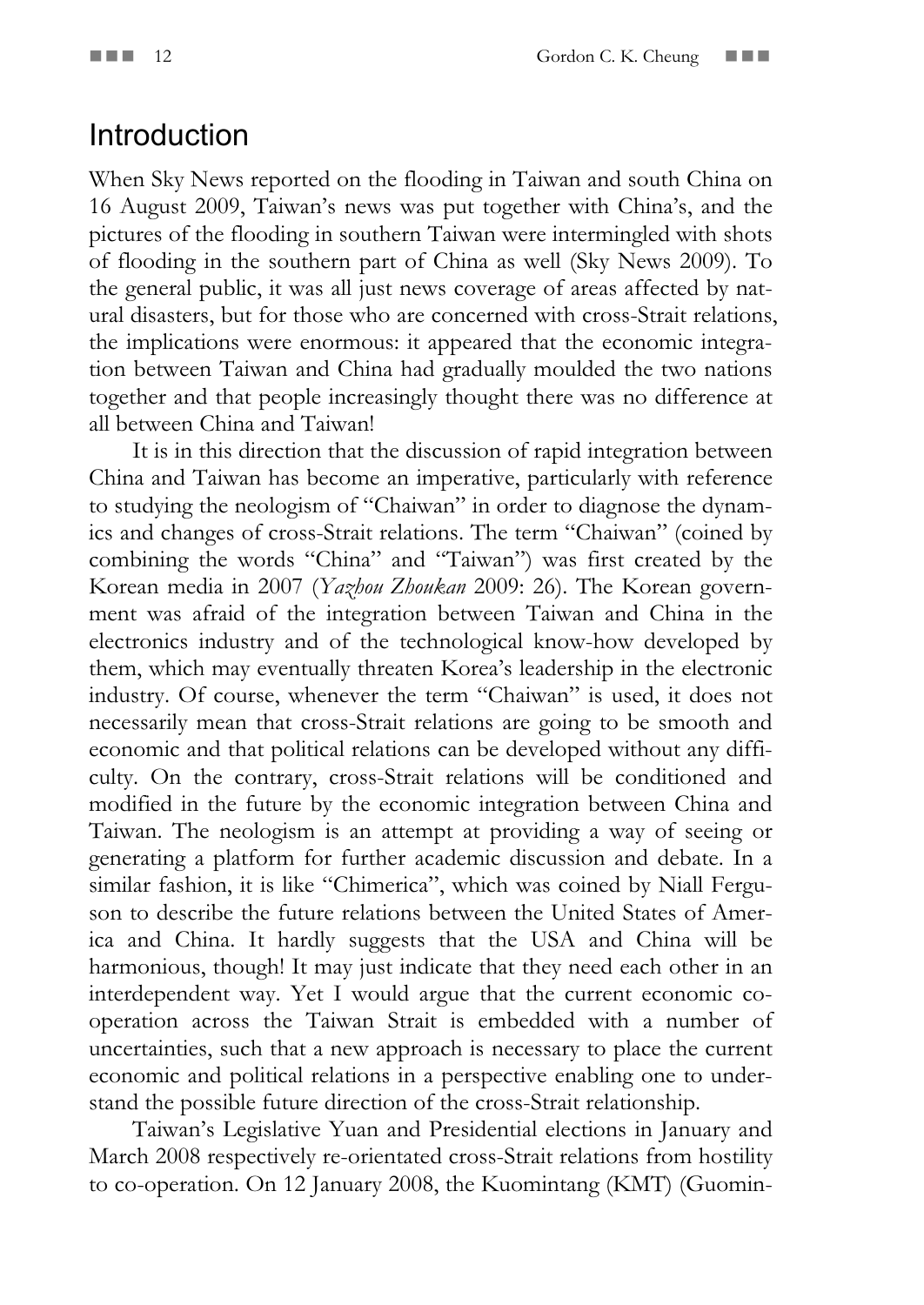$\overline{a}$ 

dang) hugely defeated the Democratic Progressive Party (DPP) by winning 81 seats to 27 (out of 113 seats in total). More importantly, Ma Ying-jeou (Ma Yingjiu), the KMT presidential candidate, won a landslide victory during the presidential election on 22 March 2008. He obtained 7.65 million (58.45 per cent) of the votes, while his counterpart, Frank Hsieh (Xie Changting), "only" won 5.45 million (41.55 per cent). In his inaugural address on 20 May 2008, Ma Ying-jeou (Ma Yingjiu), President of Taiwan, said: "I sincerely hope that the two sides of the Taiwan Strait can seize this historic opportunity to achieve peace and co-prosperity" (*China Post* 2008). His presidency not only broke the political stalemate in cross-Strait relations, but also put the KMT back onto the front stage of Taiwan's politics – very likely creating another problem that will be discussed in the third section of this paper.1

The first regular direct flight since 1949 was launched on 4 July 2008, operated by China Southern Airlines from Guangzhou, mainland China to Taibei. Cross-Strait social development is expected to recover gradually. Yet after a year in office, Ma's leadership was brought into question because of external and internal factors. On the outside, the global financial crisis in 2008-2009 affected Taiwan's export sector and slowed its economic growth down. Internally, the enormous flooding in August 2009 revealed Ma's true administrative ability. Honouring the promise made during his presidential campaign (Ma and Siew 2007: 123) of bringing prosperity back to Taiwan increasingly appears to be a hercu-

<sup>1</sup> The research for this paper was based on several research visits to Taiwan: the visiting programme of the British Academy-Academia Sinica in December 2007, the National Chengchi University in December 2008 and the Institution of Political Science of the Academia Sinica in December 2009. I thank them all. I would also like to thank Jean-Pierre Cabestan, William A. Callahan, Chao Chien-Min, Dafydd Fell, Hsu Szu-chien, Kao Charng, Keng Shu, Peter N. S. Lee, Leng Tse-Kang, Shih Chih-Yu, Wu Chung-li, Wu Yu-Shan and Norman Yin for their comments, interviews, discussion and research support at various points during the research process. I would like to thank Gunter Schubert for his invitation to contribute to this special issue and for reading my entire paper and making some very useful comments on it. My gratitude also goes to the editors of the *Journal of Current Chinese Affairs* and to two anonymous reviewers for their constructive comments concerning revisions. I would also like to thank the School of Government and International Affairs at Durham University for offering some financial support for the research. Thanks are also due to those people who kindly participated in interviews and discussion at the Mainland Affairs Council and the Straits Exchange Foundation as well as to various DPP members and many academic colleagues at the National Taiwan University, National Chengchi University, National Taiwan Normal University and Yuan Ze University.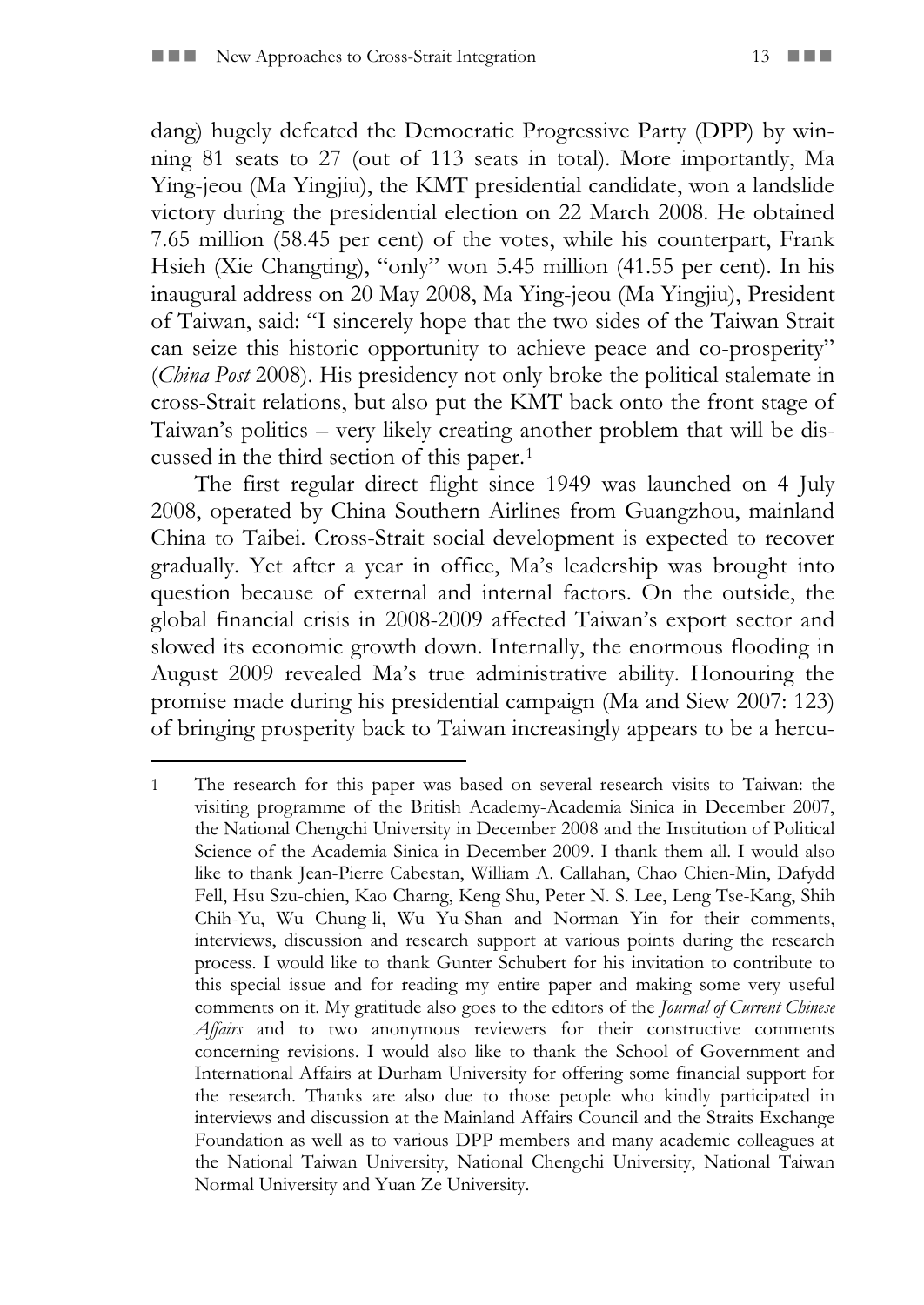lean task. In addition, the typhoon and flooding in August 2009 were a serious blow to Ma's administration as his skill at crisis management was severely criticized (*Zhongshi Dianzi Bao* 2009).

In July 2008 when regular direct flights were again in operation after an absence of 59 years, more than a hundred mainland Chinese tourists set foot in Taiwan for the very first time. On the political front, institutionalized dialogue has been re-opened between ARATS of China and the SEF of Taiwan, a dialogue that had stopped after Lee Teng-hui's (Li Denghui) visit to his alma mater Cornell University in 1995 (see my argument in Cheung 2007: 113-116 as well). On 4 November 2008, Chen Yunlin, head of the ARATS, and Chiang Pin-kun (Jiang Bingkun), chairman of the SEF, met in Taiwan and took a historical step towards the future development of cross-Strait relations. In the second Chiang-Chen Talks, they signed agreements focusing on four issue areas: air transport, sea transport, postal services and food-safety security (MAC 2008a).

In terms of indirect trade and investment, Taiwan exported a total of 6,197 million USD in goods to mainland China from 1988 to May 2009 while importing only 1,848 million USD, resulting in a trade surplus of 4,349 million USD. In terms of investment, 37,311 cases of indirect investment from Taiwan to China were recorded from 1991 to May 2009 with an overall value of 771 million USD (MAC 2009b). Yet compared with trade with the United States of America, for instance, the trade balance between Taiwan and the United States witnessed a steady decrease. Trade between Taiwan and the USA amounted to 11 billion USD in 2008, for example, compared with the trade balance of 16 billion USD in 2000 (a drop of almost a third in eight years) (US Census Bureau 2009). So it can be argued that the decrease in Taiwan's trade with the United States of America was compensated by the concurrent increase of trade with China. In so doing, it appears that rapid economic integration across the Taiwan Strait needs to be looked at from an economic angle as well as a political one.

Across the Strait, during the Seventeenth National Congress of the Chinese Communist Party (NCCCP) held from 15-21 October 2007, General Secretary Hu Jintao suggested that a peace agreement could be signed between China and Taiwan:

Here we would like to make a solemn appeal: On the basis of the one-China principle, let us discuss a formal end to the state of hostility between the two sides, reach a peace agreement, construct a framework for peaceful development of cross-Straits relations, and thus usher in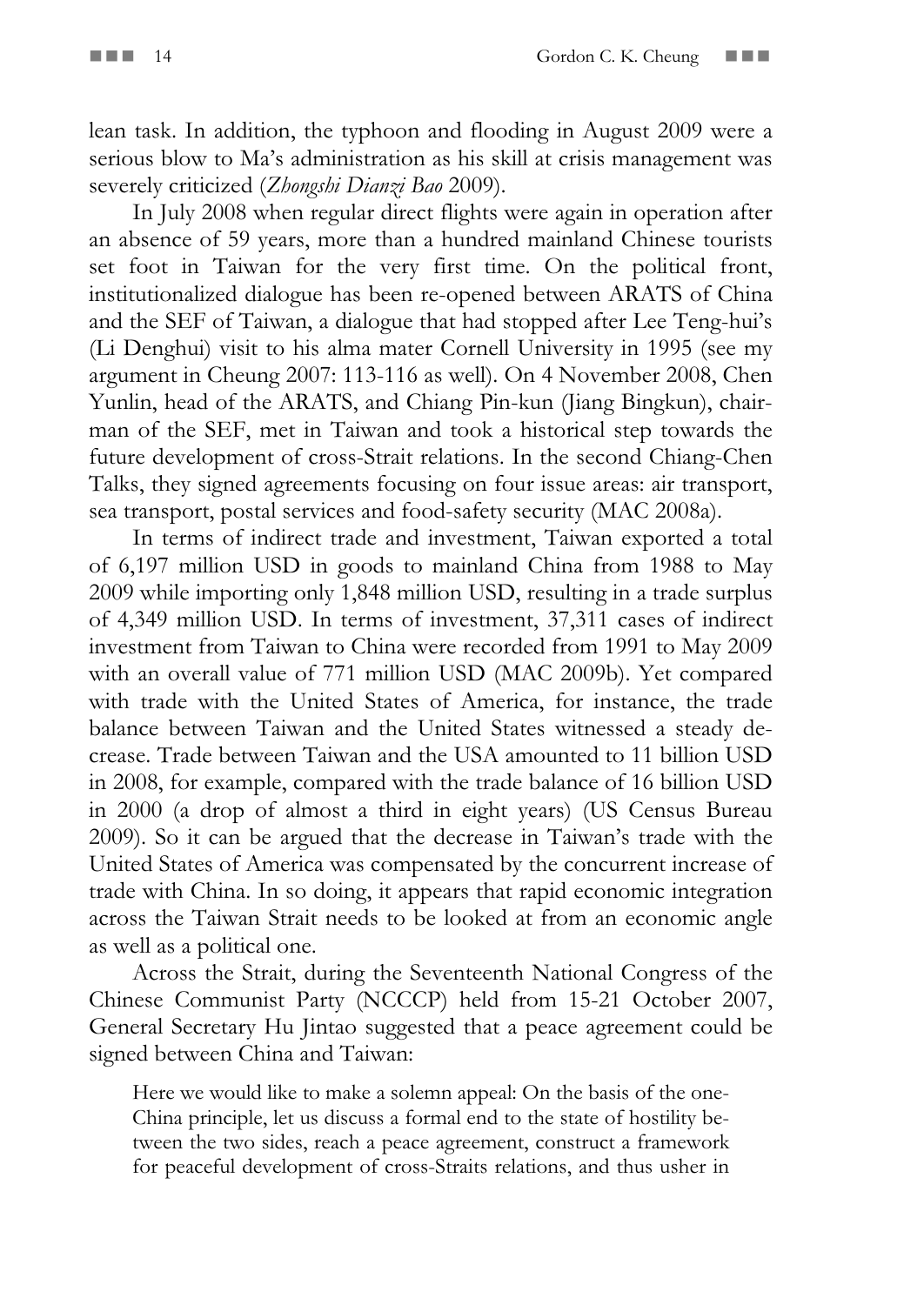a new phase of peaceful development (Chinese Communist Party 2007: 43).

It was felt that Hu was trying to play a more active role in setting new rules of the game regarding cross-Strait impasses. Yet after Taiwan's Legislative Yuan election in January 2008 and the presidential election in March 2008, the "peaceful" relationship became more obvious, resulting in a gradual, upbeat development.

In terms of cross-Strait relations, however, there are two important catalysts of change that must not be neglected: Taiwanese identity and democratization. Identity searching and the notion of Taiwanese identity were often used during the DPP's administration before 2008 because the political party tried to make use of Taiwanese identities to reconstruct the political loyalty of the general public. Democratization in Taiwan also arouses a sense of national identity amongst the populace by using ethnicity as well as language to reconstruct a new political culture, which affects the political climate in Taiwan. The very notion of the meaning of identity is embedded in the country's history, colonization development, ethnic composition, cross-Strait relations, political development, democratization and nationalism (Cheung 2009a).

As for democratization, the voting behaviour and the result of elections will continue to re-define Taiwan's politics and help put cross-Strait relations in a constantly changing context. The local election in December 2009, for instance, was said to be an indicator that might reflect on the incumbent KMT, which was not doing well, either in terms of economics or politics. Although the KMT had gained 12 seats while the DPP only gained four, the percentage of votes for the KMT dropped significantly from 50.96 per cent in 2005 to 47.88 per cent in 2009, while the DPP, in contrast, increased from 41.95 per cent in 2005 to 45.32 per cent in 2009 (*Xin Xinwen* 2009: 13).

It seems that the rise of China and the integration between China and Taiwan are now clear facts. One needs to think about the far-reaching consequences of the intense integration between China and Taiwan. With the notion of "Chaiwan" in mind, I am going to apply a model to examine the outcomes and requirements of closer economic and political relations between Taiwan and China by referring to four dimensions: politics, business, culture and institution. These factors collectively allow one to derive a quadrangular analysis to extend the meaning of "Chaiwan" and to further enquire about the challenges and opportunities of contemporary cross-Strait relations.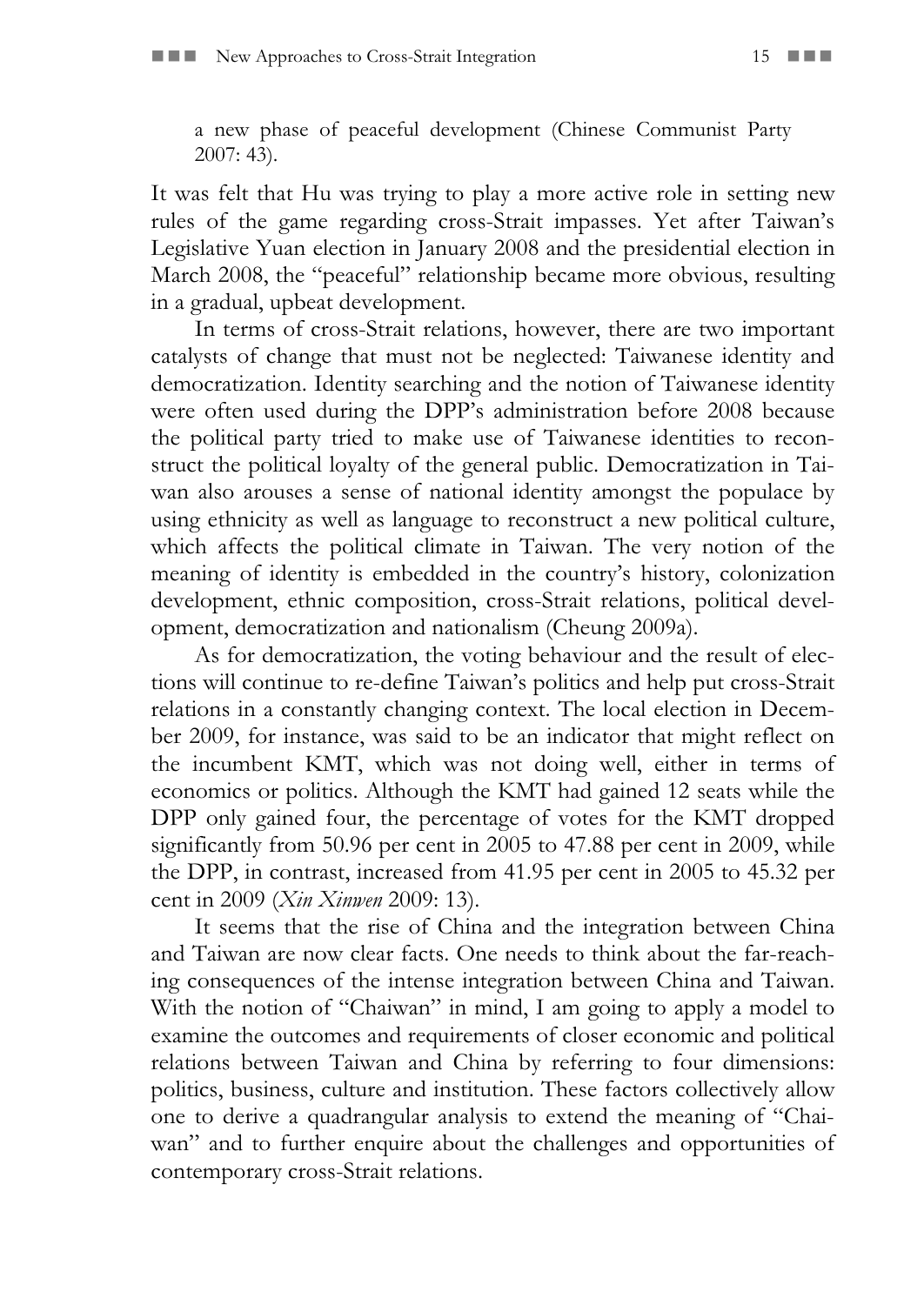# The Model of "Chaiwan" and the Implications for Cross-Strait Relations

The economic platform between China and Taiwan has been built upon the economic rise of China as well as the flow of investment from Taiwan to China for the past two decades. China's rise as a major economic and political player inevitably provides new possibilities for the future of cross-Strait relations (Naughton 1997; So, Lin, and Poston 2001; Callahan 2004; Sung 2005). Researchers who are looking at the economic integration between China and Taiwan particularly focus on Taiwanese investment, Taiwanese business people (*taishang*) and cross-Strait economic and social interactions (Leng 1995; Bolt 2001; Tung 2003; Tanner 2007).





Source: Author's own compilation.

In the model, I am going to develop some possible approaches and areas of concern from the economic, social and cultural relations established between China and Taiwan. As a result of the rapid integration, it appears that, within the four dimensions just mentioned, there are four shaping factors that can help theorize the concept of "Chaiwan" by a quadrangular analysis of their interaction: *guanxi*, plutocracy, legalism and the Chinese Common Market. I shall attempt to demonstrate by this model that rapid economic integration between China and Taiwan will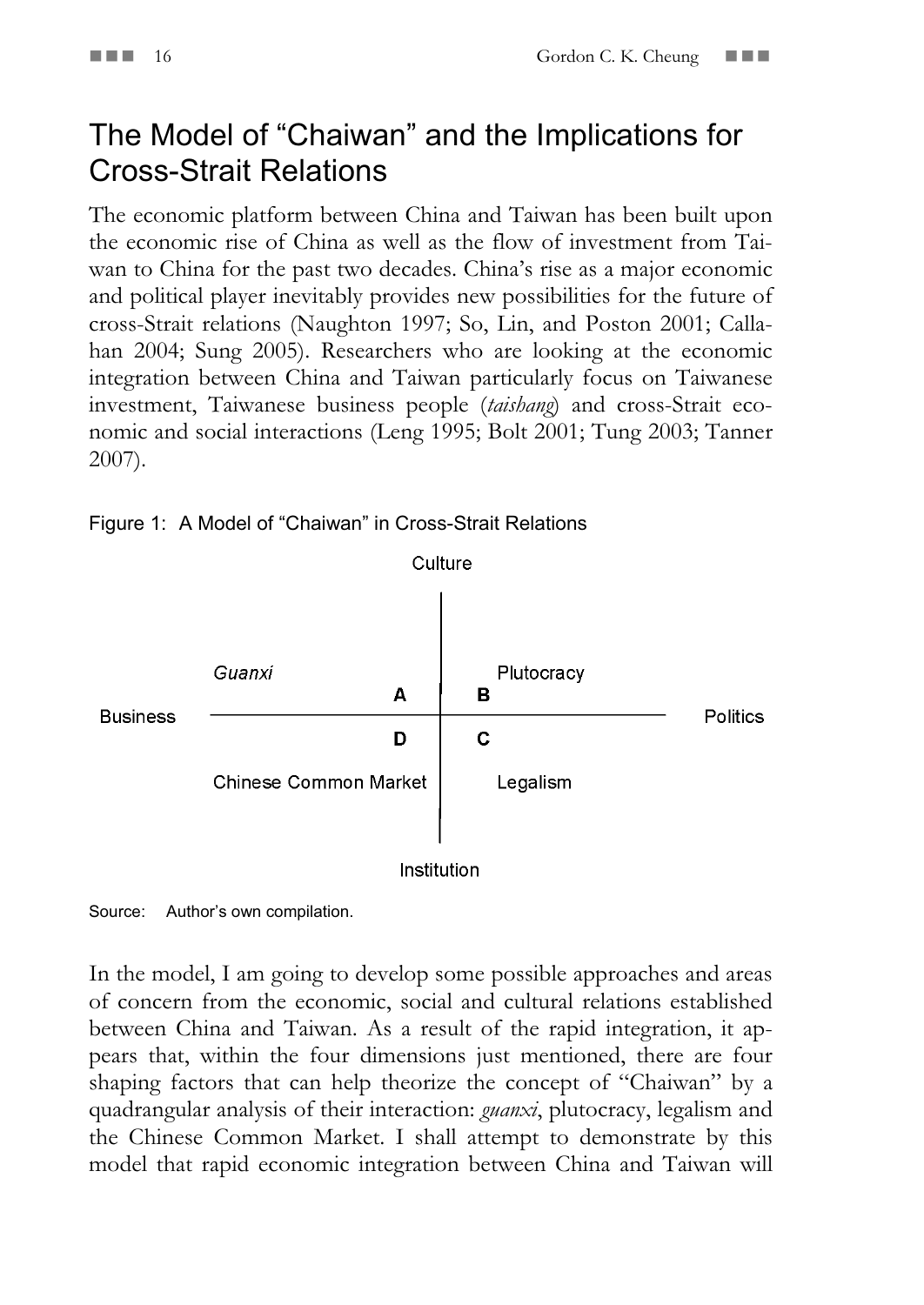be strongly affected by their cultural similarity as well as being challenged by their political differences. In order to enhance co-operation, it is argued, cross-Strait relations should be developed along the way of institutionalization to secure both sides' interests in future economic cooperation.

# Guanxi: Chinese Business Culture (Area A)

Area A indicates the correlation between business and culture. *Guanxi* is an obvious, but very abstract term in a Chinese business and cultural context. It is a very broad concept and its significance is continuously debated by scholars who try to pinpoint elements that can explain the interaction behind business activities between two very similar cultures in a better way. Taiwanese and Chinese are said to be able to manipulate some common Chinese cultural traits such as business networks, languages, education and traditional customs in order to facilitate better business activities. These elements are useful to create a cultural platform for business activities to take place within "Chaiwan". Yet, I argue that given the similarity of culture and the ability to speak the same language, the fact is that it is easy to generate *guanxi*, but increasingly difficult to develop trust in a close community such as "Chaiwan".

According to a comparative study on the investment strategies among *taishang*, Japanese businessmen and Korean businessmen in China, Chen Te-sheng pointed out that "Taishang have language, cultural and local knowledge, they are better in developing human networks and bridging relations with local government" (Chen 2008: 21). In so doing, speaking the same language – Mandarin – perpetuates the establishment of *guanxi*, or network-building, with Chinese local governments. His observation is very close to our conventional understanding of the notion of socially constructed business culture or Chinese capitalism (Thuno 2007).

Previous research on Chinese capitalism, among the Chinese diaspora especially, treats Chinese network-building as organic, suggesting the common cultural traits can facilitate such business network-building. Kao (1993) coined the concept of the "Chinese Commonwealth" to describe the business networks of this diaspora. In his survey of Chinese diaspora enterprises, 52 per cent of the respondents reported that more than half of their domestic working relations and 39 per cent of their international working relations were with co-ethnics. The study by Mak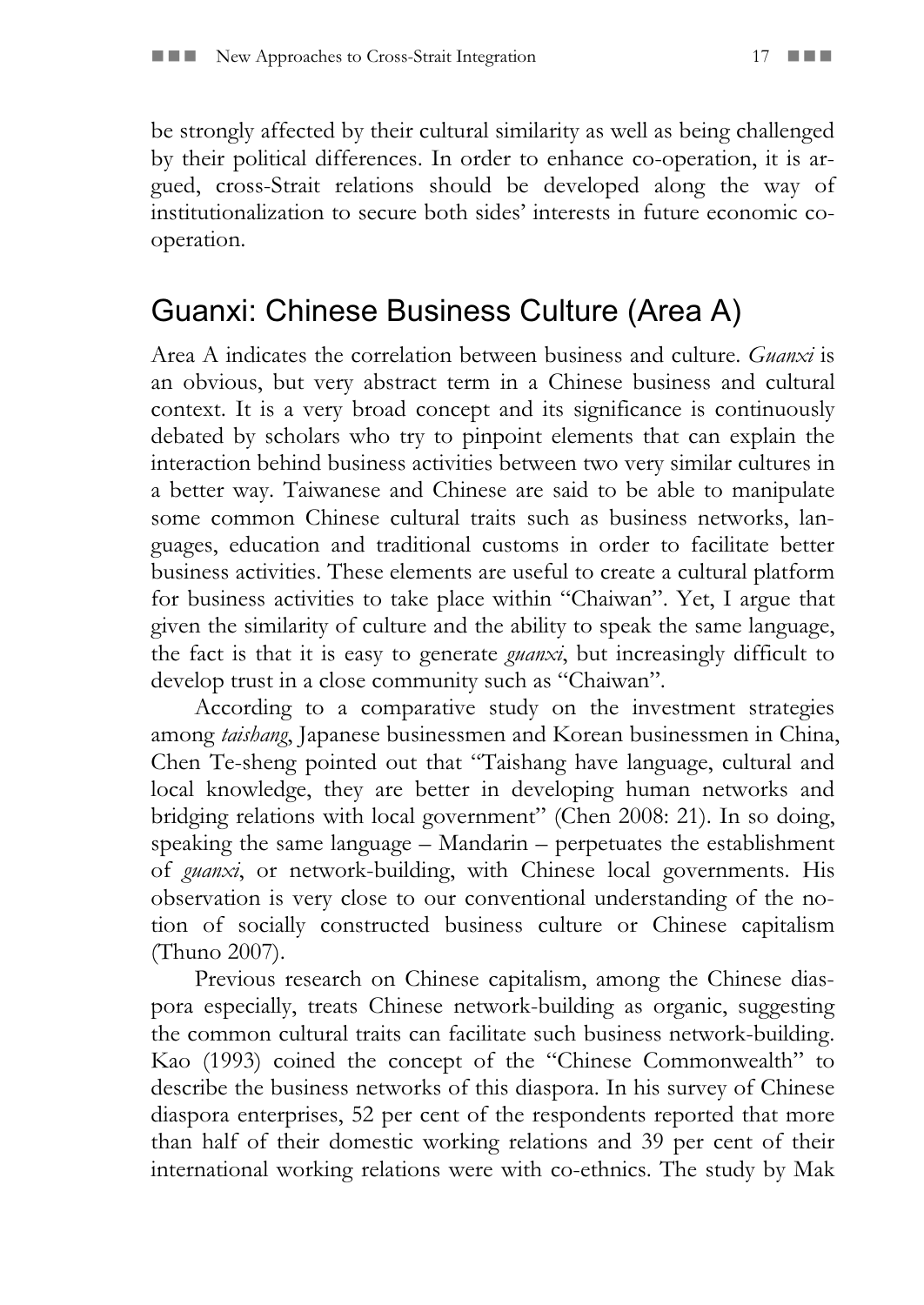and Kung on the formulation of Chinese diaspora networks indicated that such ties were multi-dimensional (Mak and Kung 1999), and they concluded that "the social network of the Chinese Diaspora works beyond a mere business-inducing medium […] it also serves as a feeler of social-political stability" (Mak and Kung 1999: 15). Yeung, in a somewhat similar fashion, argues that "local institutions and social norms have strongly shaped the emergence of Chinese capitalism in Southeast Asia, giving it a distinctive peculiarity and set of practices" (Yeung 1999: 8).

A more recent approach on Chinese business studies is the attempt to reconcile two strands of theories of Chinese diaspora business studies: "cultural dependency", involving Chinese networks and family business; and "administrative heritage" (de-colonization and the socio-political system), where the Chinese diaspora attempt to find their place in the socio-economic environment of the host country (Dieleman 2007: 27- 28). This so-called "co-evolution theory" is an attempt to understand the balance that Chinese diaspora capitalists try to find between themselves, as ethnic minorities, and the socio-political environment they find themselves in. It is this balance that I intend to demonstrate with respect to the *taishang* and their business in China (see also Zhang 2007: 127-138). The notion of being Chinese provides an important condition for business to take place. However, we have to take the respective local conditions into consideration in order to understand their way of doing business on the mainland. For example, in the cases of family food enterprises in the United Kingdom, their business development and the inevitable linkage between Chinese and the catering industry were actually subordinated under broader social and economic changes in the United Kingdom after the Second World War when many male family members enlisted in the army. As a result, female members needed to join the job market to fill the gaps in manpower, leaving a burgeoning catering service industry to be filled by different ethnic groups, one of which was the Chinese group (Gomez and Cheung 2009). According to a DPP legislator's assistant,

Taiwanese businesses and their concomitant investment behaviour, social relations and even extramarital affairs in China are somewhat a media-constructed topic. Due to the profit-making motive, they have to get along with the Chinese government, whether they like it or not (Interview, 13 December 2007, Taibei).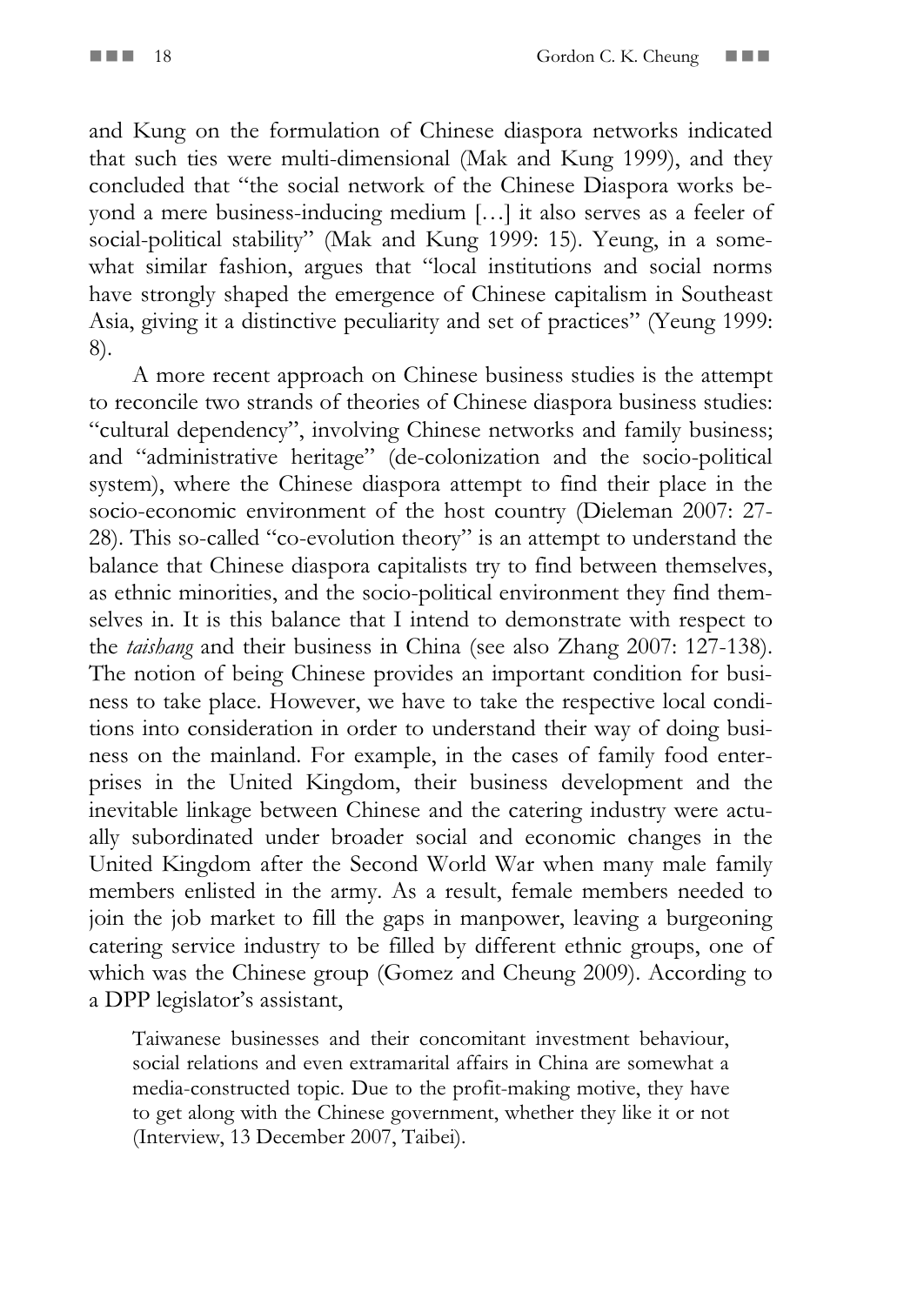--

If this observation is true, as many people think, the generic cultural background, language advantage and local knowledge are one entity, but there is also a co-evolutionary notion of getting along with (or adapting to) the political system in China. In a similar fashion, Taiwanese business people, while adjusting themselves to the Chinese social and political environment through their business activities, have to maintain a different identity. This is because they do not want to fully integrate into the Chinese political system or lose their Taiwanese identity. According to another DPP member,

the identity of Taiwanese businessmen is very subtle. On the surface, they may seem to subordinate to the Chinese identity. But after a while, this Chinese identity can become a problem that may create a division between us (Taiwanese businessmen) and them (Chinese government officials). When they go back to Taiwan from Suzhou, for instance, they keep a low profile for fear of being labelled of speaking for China (Interview, 18 December 2007, Taibei).

Apparently, the *taishang* are a very special group of people. Their networks are conditioned by their identity as well as by their liminal status (they change their attitude between two places) (Cheung 2007: 87-90). To take another example, language is important in defining one's identity. Although Mandarin is used in mainland China as the formal language, many people actually use different dialects – in Guangdong and Shanghai, for example. Whenever I paid visits to my grandfather's village in Guangdong in the early 1980s, where people mainly spoke Cantonese, I remember seeing signs in stores that said *Tongzhimen qing jiang putonghua* (Comrades please speak *Putonghua* [Mandarin]) (see Cheung 2007: 98). In other words, the dual-language identity allows one to deal with the government by the use of the formal language, but to communicate with one's local community in a dialect. In the case of Taiwan, according to Alan M. Wachman,

the arrival of the KMT in Taiwan after the defeat by the CCP in 1949 also brought the movement of purification of language, which meant Mandarin should be used as a formal language (Wachman 1994: 108).

In the following decades, there were twists and turns between the status of Mandarin and *taiyu* (the principal Taiwanese language, which was suppressed under the KMT's language policy). But after the late 1980s especially, Taiwan became more liberal and therefore the status of *taiyu* was re-established. In 1987, three of the state television stations began to use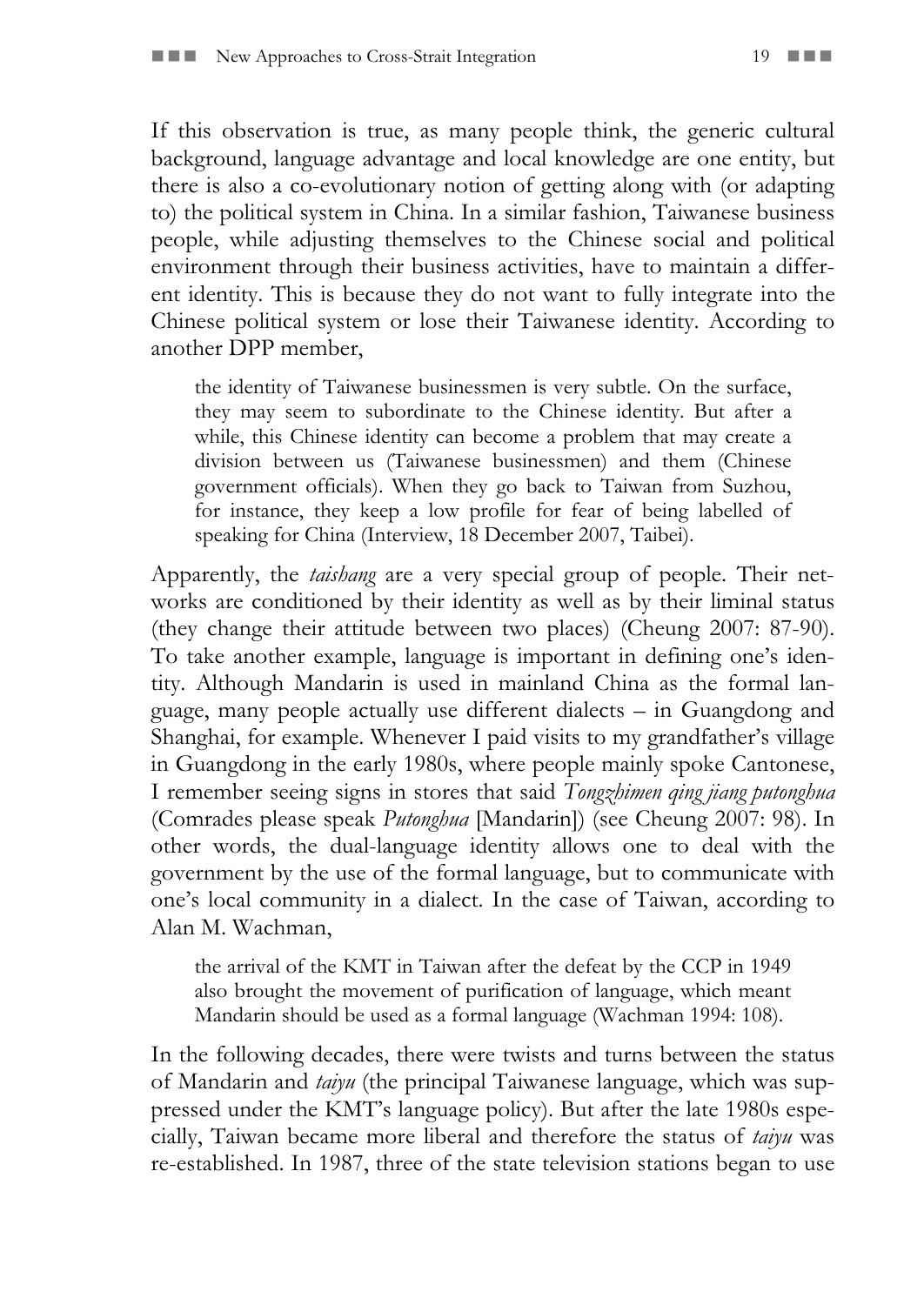$\overline{a}$ 

*taiyu* to broadcast news. In the 2000s under Chen Shui-bian's (Chen Shuibian) administration, *taiyu* was given official status in connection with the rising of Taiwanese nationalism (Cheung 2007: 98-101).

The role of language in identity formation in Taiwan has not been fully understood by most mainland Chinese, even since 2008. To take just one example, the plan to bring *Cape No. 7* (a box-office hit Taiwanese film with lots of *taiyu*) to China was hugely delayed because the love affairs between a young Japanese publicist and a Taiwanese singer were considered to be "too Taiwanese" as well as idolizing Japanese colonization too much (*Financial Times* 2008: 4). As a matter of fact, *taiyu* is an element that creates a sense of community among Taiwanese business people. While *taishang* use the official language, Mandarin, to do business in China, their weak social and cultural entrenchment in mainland China (see below), except perhaps in Fujian, stands in opposition to the network-building argument.

# Plutocracy: Chinese Business and Politics (Area B)

Area B demonstrates the "coalition" between culture and politics between Taiwan and China. Interaction between the two countries has witnessed a general development regarding the possibility of plutocratic governance. The word plutocracy, or plutokratia in Greek, comes from ploutos (wealth) and kratein (to govern).<sup>2</sup> In its original meaning, it refers to "an elite of ruling class whose power derives from their wealth" (ODE 2003: 1356). Lien Chan's (Lian Zhan) meeting with Hu Jintao in 2005, for example, represented the elitist approach to the integration process as he was chairman of the KMT at the time. By the same token, Taiwan's business people, who have economic power, also play a dominant role in cross-Strait economic integration. Putting the wealthy and powerful Taiwanese together into a closed Chinese political system may generate outcomes that are not necessarily healthy because they can further translate their economic power to reinforce their political capital in China.

It is very likely that the rise of plutocracy in the process of increasing "Chaiwan's" integration is based on the "political business" relations

<sup>2</sup> Thanks to my former colleague Bob Dyson for informing me of the origins of these words.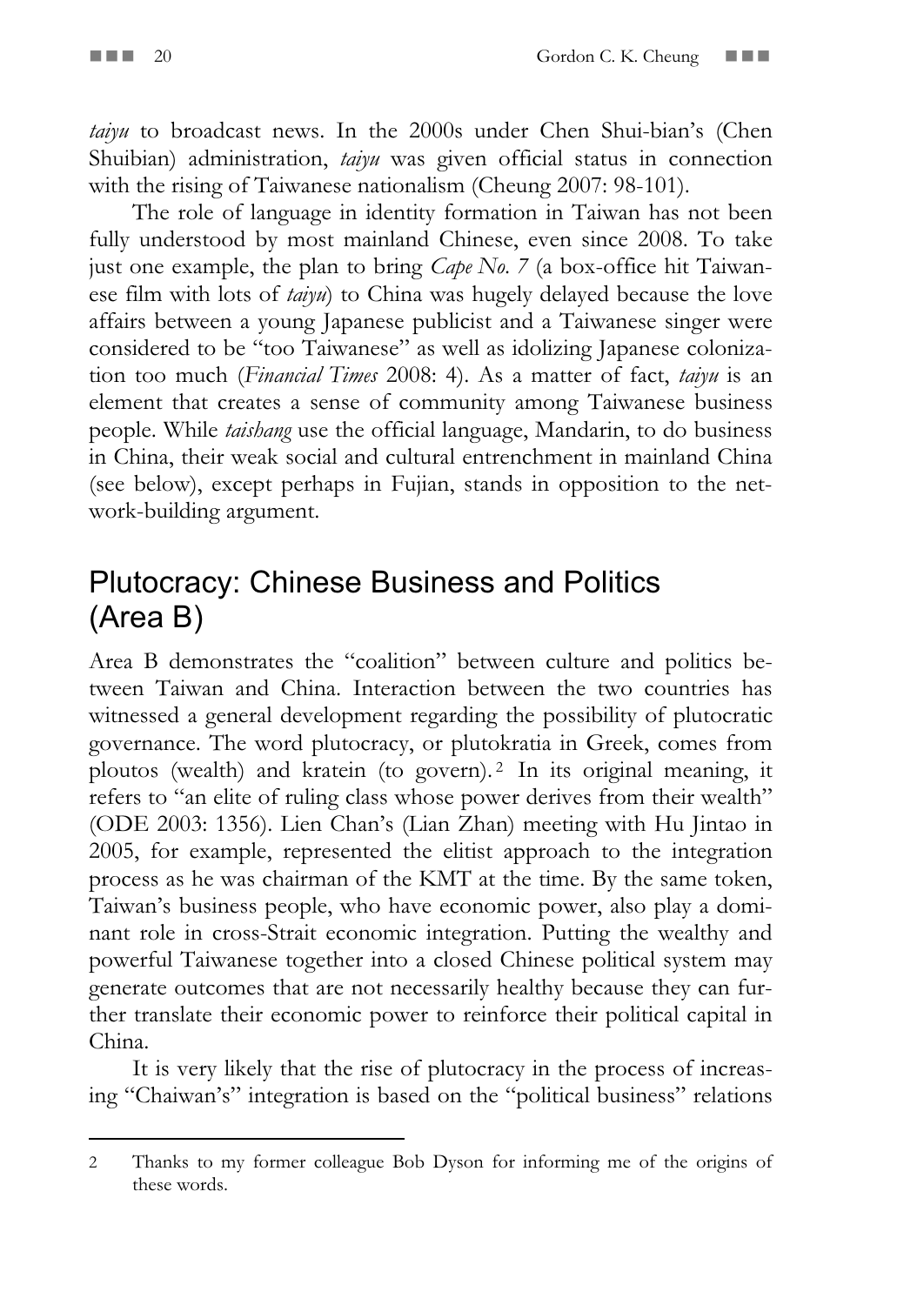between the governments on both sides of the Taiwan Strait and the *taishang*. Political business is a concept

which will be applied to analyse the various forms of links between politics and business that can have positive or negative impact on local economies and political systems (Gomez 2002: 3).

In a positive manner, government and business, through continuous cultivation of economic incentives, generate the linchpin of economic growth. In a negative fashion, politics and business relations may develop into "patron-client" relations, as Lucian Pye has shown (Pye 1985: 111-120).

Lien Chan's (Lian Zhan) visit to China in 2005 unveiled his incipient plutocracy. In the following years, more and more high-level KMT leaders were able to go to China and visit top Chinese leaders, too. Prior to 2008, these visits were symbolic rather than structural, but, as previously mentioned, both the Legislative Yuan and the Presidency in Taiwan are now controlled by the KMT. The notion of symbolic meaning is very likely to be worked out with the incumbent government to formulate a collective force in driving at further policy and political initiatives. What I am trying to develop further here is that a wealthy KMT party leader paying a visit to China is deemed to be worrying, but not entirely troublesome. More importantly, the assets of the KMT as a whole are a problem as it has been characterized as "KMT, Inc.". Party assets were accumulated, at least in part, "on a foundation of nepotism, insider trading, political pat-ronage, and financial-sector abuse for vested political interests" (Fields 2002: 115). At some point during the 1990s, the KMT's assets were valued at 36 billion NTD (1.44 billion USD) and Liu Taiying, chairman of KMT's Party-Owned Enterprise Management Committee, admitted that "the actual market value of the KMT's corporate holdings may be three times that of the book value" (Fields 2002: 123). Although Ma has been trying to clarify the legal status of the KMT's assets, returning some of them to the government, his efforts have not been entirely successful; the legality of the KMT's financial empire is still an issue. It is under such circumstances that the intermingling of KMT power and wealth with the interests of top Chinese leaders raises the question of whether a new cross-Strait plutocracy is emerging.

Second, Taiwanese business leaders play a role in nurturing such a plutocracy as well. For the past two decades, *taishang* investment in China has been repeatedly knocked as hollowing out the economic strength of Taiwan. In June 2005, for instance, *CommonWealth* magazine questioned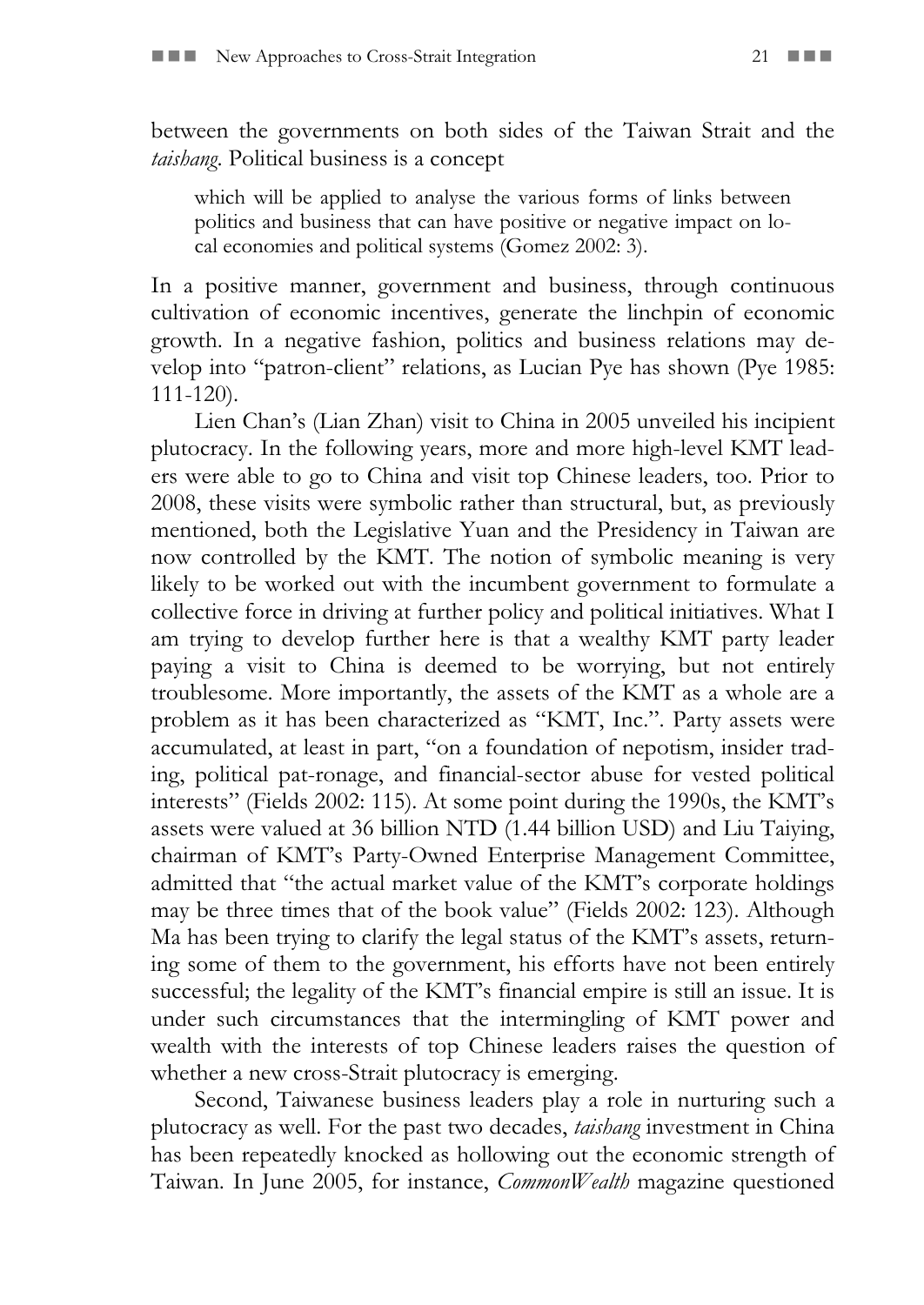whether the *taishang* were still loyal to Taiwan (*CommonWealth* 2005). Six of the ten biggest foreign investors in mainland China were from Taiwan at the time. The fact is, as the magazine warned, that the very latest development of *taishang* engagement in China is the employment of Chinese bureaucrats; the *taishang* do not even rely on human capital from Taiwan any more (*CommonWealth* 2005: 86). Many policies, such as the "three mini links" (*xiaosantong*), were biased towards the *taishang* at the very beginning. The Act of Offshore Island Development (*Lidao jianshe tiaoli*) was promulgated in the Legislative Yuan on 21 March 2000. One of the key requirements of being able to use offshore islands – Jinmen, for instance – to travel to China was

being the responsible person or an employee of an enterprise that is permitted by the Ministry of Economic Affairs to invest in the Mainland Area, or the spouse or a lineal blood relative of the said responsible person or employee (Jiang 2007: 55).

From the point of view of Taiwanese society, as my previous interviewing in Taiwan has shown, the continuous investment by Taiwanese business people in China is very likely to divide the islanders into two groups: the haves and have-nots. The haves (i.e. the *taishang*) are those people who have been investing heavily in China and have attained economic as well as political capital. The have-nots are those people who do not or could not invest in China. These people feel that their economic opportunity and international space have been restrained. The only power they have is their political vote, which has very often led to nationalistic overtones in Taiwan's political discourse since the mid-2000s. In addition, according to Wu, *taishang* investment in China has both positive and negative effects in terms of employment. Furthermore, as a result of their investment in China, *taishang* can create some middlemanagement jobs for Taiwanese, who can return to Taiwan later to work at the middle-management level. On the negative side, though, a large number of blue-collar jobs will be shifted to mainland China to be taken up by local manpower.

It thus appears that the idea of plutocracy has recently gained momentum. After the financial crisis erupted in September 2008 in Wall Street, for instance, Beijing immediately pledged 130 billion CNY (19 billion USD) in loans to Taiwanese business people to help China overcome the crisis (Clem 2008: 1). The director of the mainland's Taiwan Affairs Office, Wang Yi, and the chairman of the Chinese People's Political Consultative Conference, Jia Qingling, agreed on the impor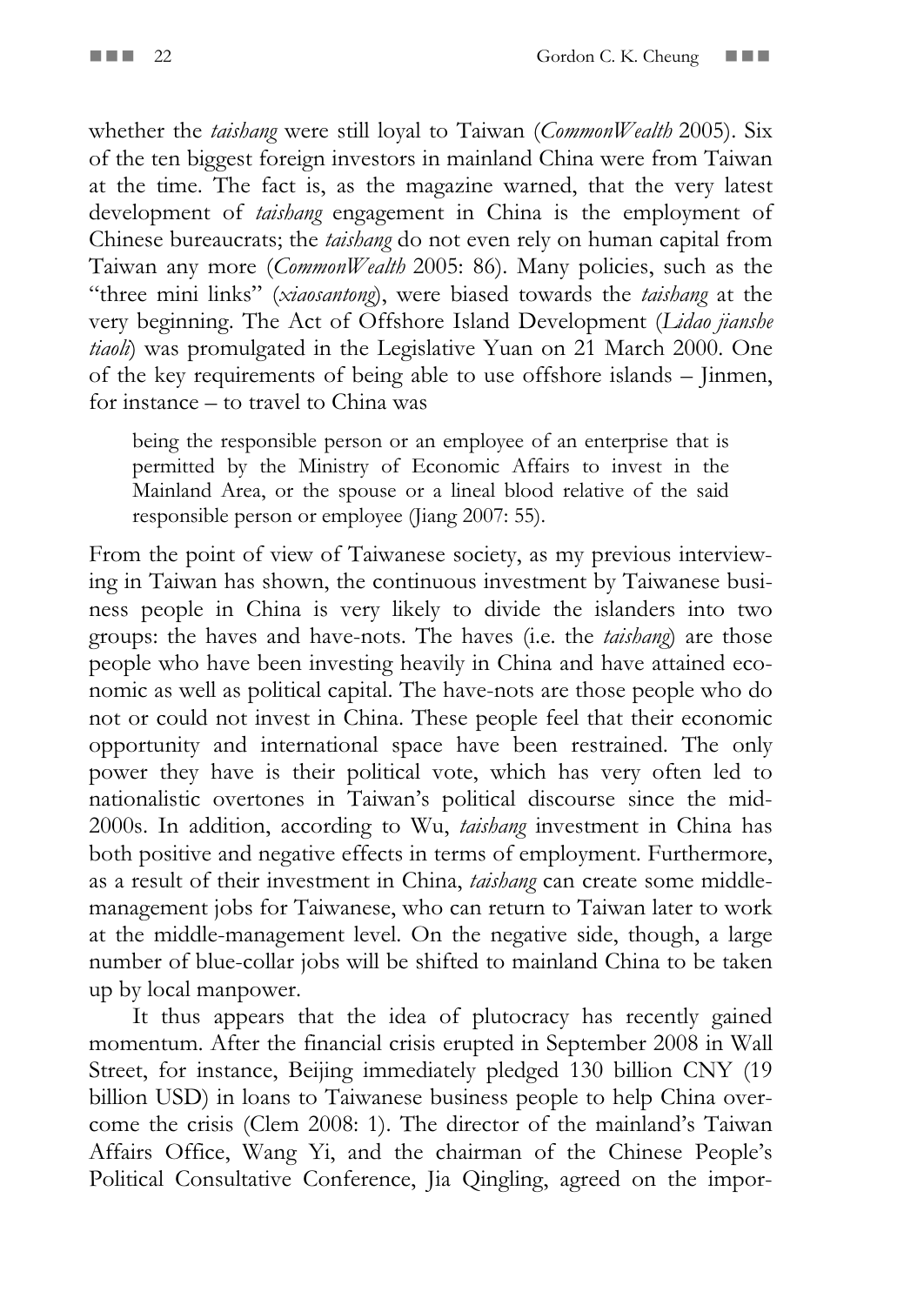tance of the help and the urgency of the loans (Clem 2008). This obviously served the Chinese "United Front" (*tongzhang*) strategy well, but more than that, it underlines the relevance of plutocracy in contemporary cross-Strait relations and has therefore caused observers to express a string of concerns (Gomez 2002). The formation of governmental plutocracy will require years to take shape. Since 2008, Taiwan's media has become increasingly active in covering such topics as cross-Strait economic benefits, middle-of-the-range mainland officials coming to Taiwan and *nouveau riche* mainland tourists spending time in Taiwan (*Yuanjing Zazhi* 2009).

# Legalism: Institutionalization of Chinese Politics (Area C)

In area C of the diagram, the intermingling between a democratic Taiwan and an authoritarian one-party state in China creates tension and restraints. To promote healthy integration, it is necessary to promote legal institutionalization, which means interaction should be based on a clear, institutionalized structure. As mentioned before, the directors of the ARATS and SEF met in Taiwan on 4 November 2008, paving the way for deeper cross-Strait relations. After this meeting (known as the Second Chiang-Chen Talks), the Mainland Affairs Council in Taiwan came up with a comprehensive survey which showed that 75.1 per cent of the respondents agreed that both Taiwan and China should work on food safety and combating crime, 57.4 per cent said the Chinese government should protect *taishang*, 51.4 per cent supported the establishment of a common industrial standard, 46.4 per cent wanted to see cross-Strait finance, stocks and future markets developed further, 44.1 per cent found that more exchange with students and media workers should be encouraged and 39.4 per cent opted for the introduction of fishery cooperation (MAC 2008b: 6). In other words, the up-and-coming need in "Chaiwan" is to establish a better legal/ institutional framework for various exchanges and activities between Taiwan and China. This is to anchor and facilitate deeper co-operation between the two nations and to actually secure both sides' interest by setting up a workable mechanism.

Such talks continued. On 26 April 2009, the Third Chiang-Chen Talks were held in China. Three major agreements were signed: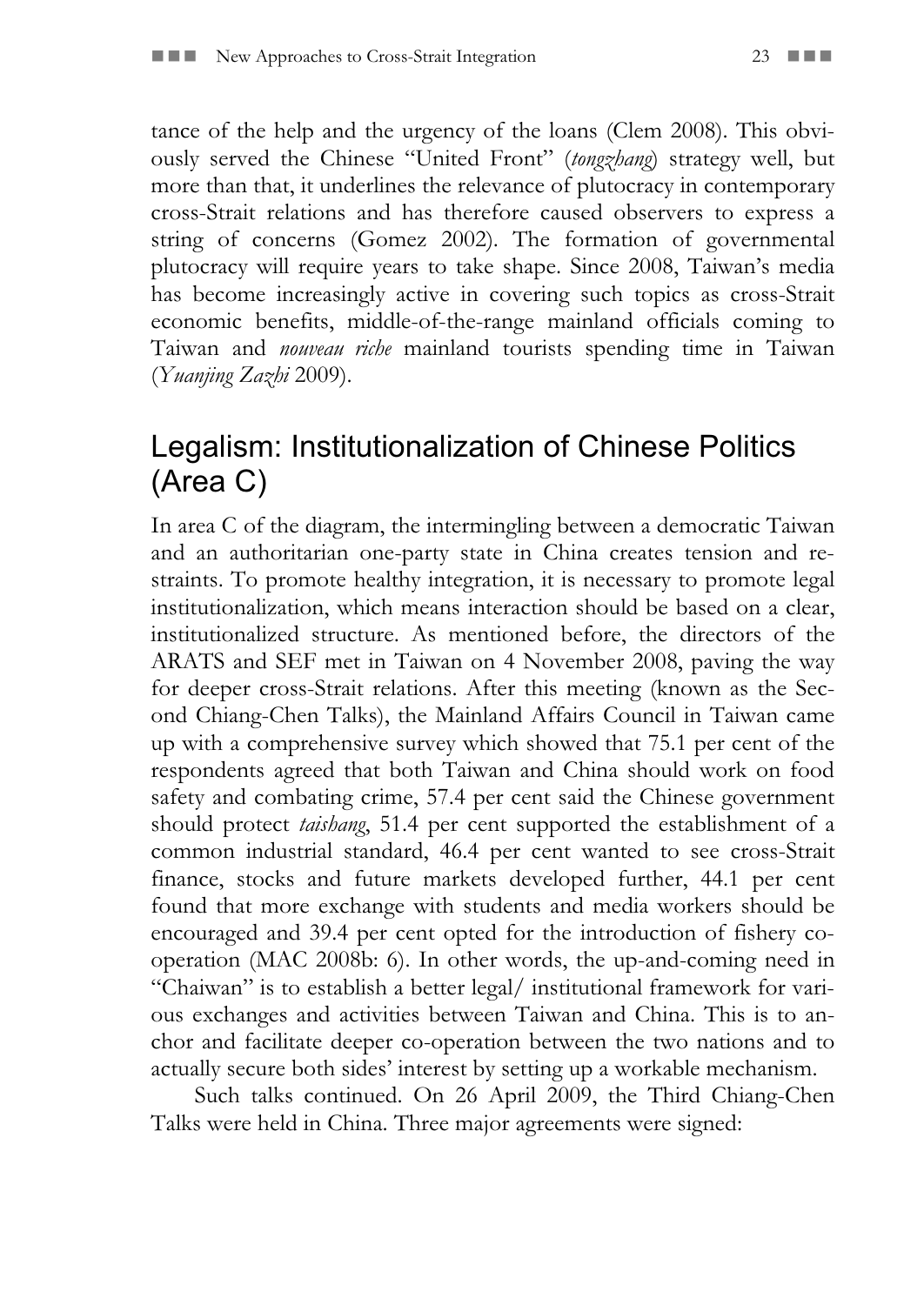- 1. the Cross-Strait Joint Crime-Fighting and Judicial Mutual Assistance Agreement,
- 2. the Cross-Strait Financial Cooperation Agreement, and
- 3. the Cross-Strait Air Transport Supplementary Agreement.

These agreements collectively amount to a basis for further economic integration. However, it appears that all these agreements are based on "consensus"-building between Taiwan and mainland China. From the Taiwanese point of view, the SEF declared that:

The Taiwan side earnestly welcomes Mainland investment in Taiwan. It will as speedily as possible announce related regulations and ancillary measures, and in orderly sequence gradually expand the opening of investment spheres, continuing to carry out related tasks and helping solve problems stemming from investment, to facilitate Mainland investment in Taiwan (MAC 2009a: 31).

On the other side of the Strait, the mainland ARATS declared the following in a similar fashion, which is also a "consensus" understanding:

The Mainland side will actively support investment by Mainland enterprises in Taiwan. It will encourage qualified Mainland enterprises to carry out field investigations in Taiwan, to understand the investment environment and seek investment opportunities. On the basis as promulgated in related regulations, it will provide facilitation for strong and competitive Mainland enterprises to invest in Taiwan (MAC 2009a: 31-32).

As far as these two statements are concerned, they demonstrate that both governments are trying to establish an institutionalized way of building a consensus. The statement from mainland China obviously seems more cautious, though, which suggests a water-testing initiative. In other words, many detailed regulations are needed urgently in order to place their economic relations under a legal framework with strong protection and workable enforcement.

Given that Taiwan is enjoying more and more investment and trade with China, institutionalization should be strengthened to protect both sides. Private property rights were included in the amendment of the Chinese constitution in 2007, for example. This helped institutionalize the constitution's legal basis and contractual agreements. But in many areas such as intellectual property rights (IPR), state-level and international agreements – most notably under Trade-Related Aspects of Intellectual Property Rights (TRIPS) with the World Trade Organization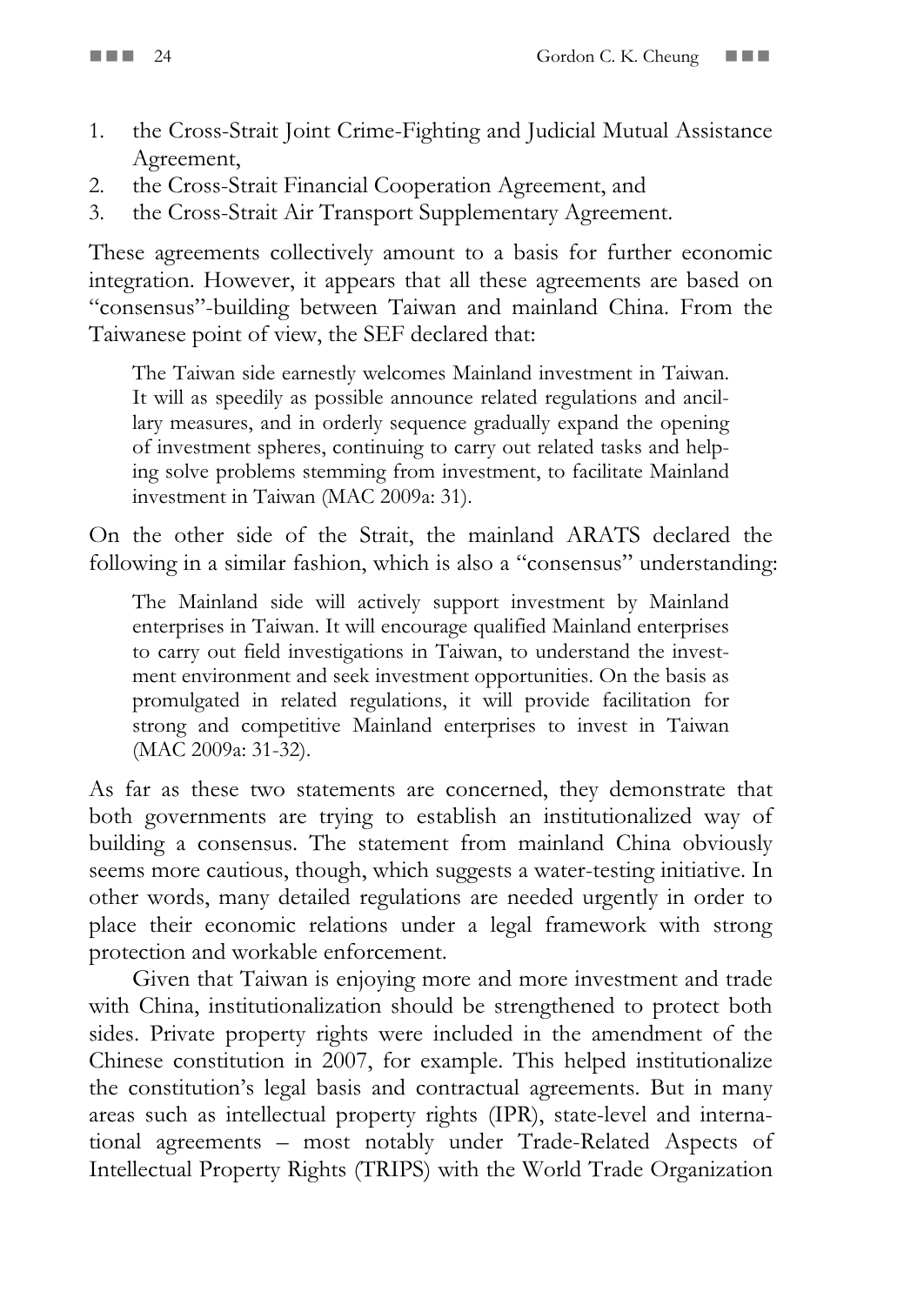(WTO) or World Intellectual Property Organization (WIPO) – have not been implemented properly in China (Cheung 2009b). Understandably, the extension of IPR protection covering Taiwan's investment is a necessary step to place a standardized legal-protection framework within "Chaiwan". Seeing as Taiwan and China are both members of the WTO, their IPR disputes (on copyrights especially) ought to be carried out within the framework of TRIPS (Liu 2002). There is, indeed, a need to develop a healthy contractual and legal basis to drive economic, cultural and social integration across the Taiwan Strait forward.

On 22 December 2009, the directors of the ARATS and SEF both took part in the Fourth Chiang-Chen Talks in Taizhong. Three major accords were signed as a result (the fourth agreement about double taxation was withdrawn at the last minute due to some technical details that were not fully understood). These were

- 1. the Cross-Strait Agreement on Cooperation of Agricultural Product Quarantine and Inspection,
- 2. the Cross-Strait Agreement on Cooperation in Respect of Standards, Metrology, Inspection and Accreditation, and
- 3. the Cross-Strait Agreement on Cooperation in Respect of Fishing Crew Affairs.

Although they are still agreements based on consensus, such details behind these legally binding documents further anchored a systematic mechanism that could be used between two governments to facilitate future legalization and institutionalization of cross-Strait relations (*Jingji Ribao* 2009: A2).

Speaking about the role of the *taishang* in cross-Strait relations, a well-known Taiwanese businessman indicated some new trends in *taishang* investment, which not only touched upon some obvious investment projects, but also some less obvious social and cultural investment developments. According to this person, Taiwanese business people are now trying to branch out, although they are not developing vertically or horizontally; they are actually moving into the hospital industry and the educational sector (Interview, 4 January 2009, Taibei).

This may not make much sense from a purely business point of view or from a Western business perspective, but actually the linkage between business and education is enormous within Taiwan. There are quite a number of private Taiwanese universities there (although the government subsidizes them) that are owned and funded by a number of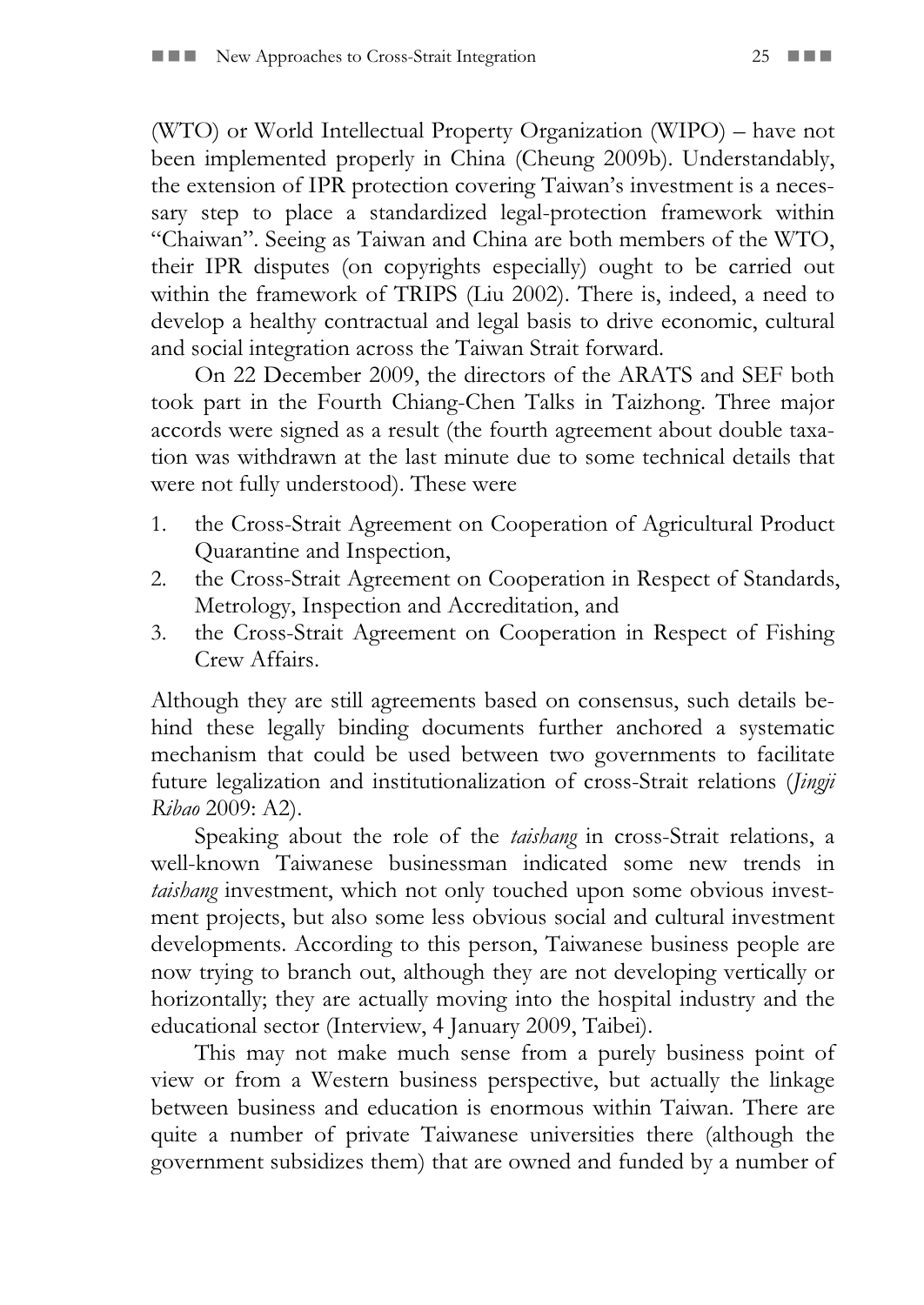large businesses. Take I-Shou University, Yuan Ze University, Shih Hsin University, Tatung University and Chang Jung Christian University, for example. For those *taishang* who are now investing in primary or secondary schools in China, this is simply a way of helping their own children to study in China, as many of them do not want their children to study at local Chinese schools or they think these are not competitive enough (*Yazhou Zhoukan* 2004: 48-49). If this is something related to the Chinese Confucian tradition by linking up the economic sector with the social and cultural ones, then a more standardized legal requirement is needed to institutionalize the ways in which such practices can be translated into public policy with a certain level of governance.

Two very salient issues have come to the fore in Taiwan resulting from *taishang* investment: welfare and the family. Both must be tackled by legal institutionalization. In his research on the implementation of pension insurance in two Chinese cities, Kunshan and Wenzhou, where a large number of *taishang* reside, Chiou Ming Je has shown how the responsibility to provide for a comprehensive pension system to benefit workers was passed to local governments by the central authorities. In both cities, where Taiwanese business people are the main investors, this responsibility was shifted to the *taishang.* Yet the interlocking interest between the local governments of these two cities and the *taishang* eventually circumvented the implementation of a welfare system, either by substantially reducing the necessary coverage for the pension-insurance system or just paying lip-service to its importance (Chiou 2007: 53- 58).

Finally, the moving of Taiwanese business people to China has placed considerable stress on family life in Taiwan. In a recent study, Shen Hsiu-hua carefully illustrated these tensions (Shen 2005). Given that cross-Strait economic integration is steadily intensifying, she argued:

What I emphasize here is that the larger gendered and sexualized process of the cross-Strait economic development is structurally unfriendly toward both Taiwanese and Chinese women (Shen 2005: 433).

It is expected that after direct linkage has been implemented, a clear-cut immigration policy will be developed regarding Taiwanese business people and their families. In addition, cross-Strait travelling can also be regulated in a more sophisticated manner.

The rapid rise of "Chaiwan" is mainly driven by top-down policies from both governments. Yet as Douglass North has mentioned,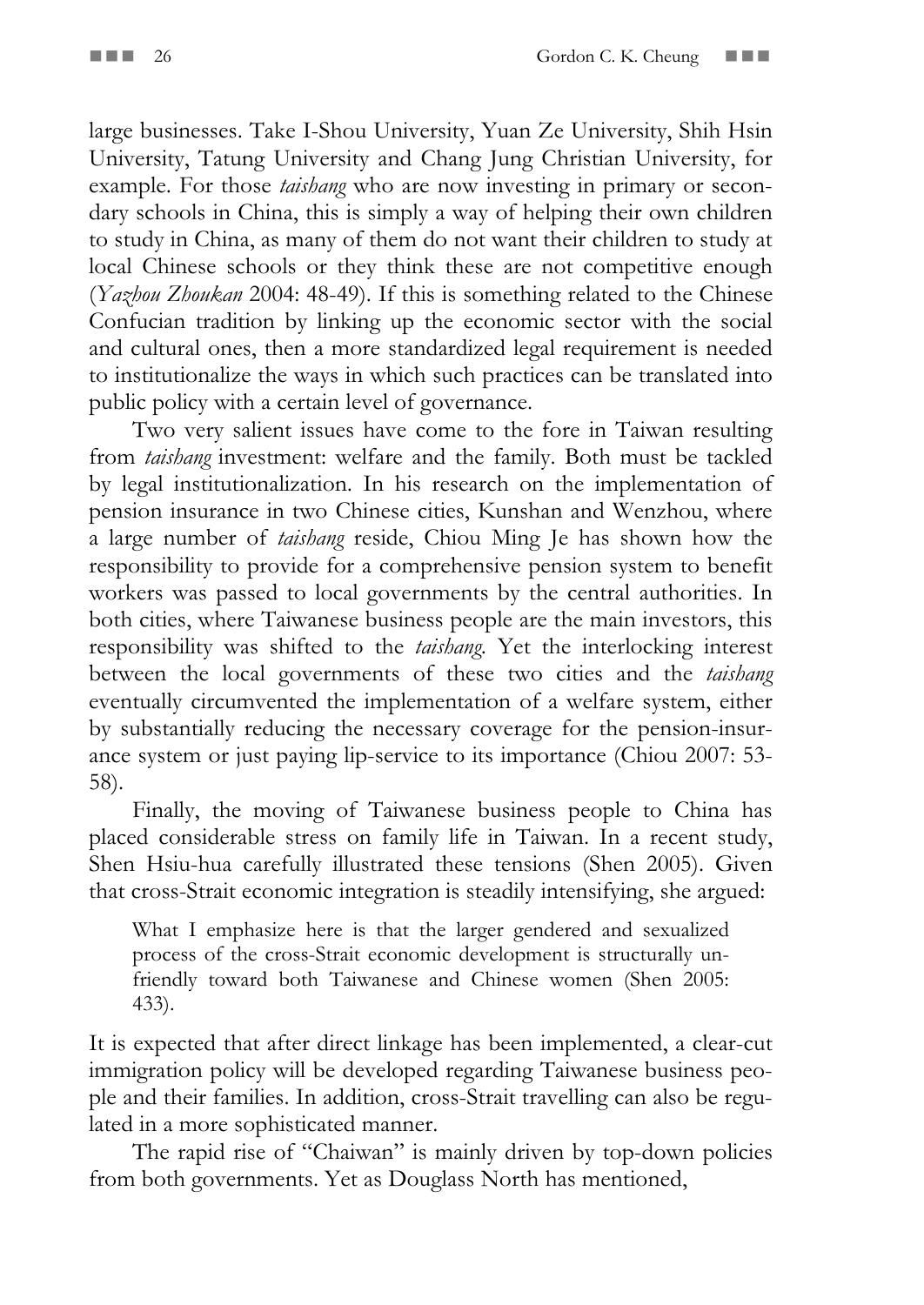--

although formal rules may change overnight as the result of political or judicial decisions, informal constraints embodied in customs, traditions, and codes of conduct are much more impervious to deliberate policies. These cultural constraints not only connect the past with the present and future but provide us with a key to explaining the path of historical change (North 1990: 6).

It is therefore undeniable that legal institutionalization between Taiwan and China requires time and appropriate policies to accomplish.

# The Chinese Common Market: Institutionalization of Chinese Business (Area D)

Area D refers to a situation that can be called an ideal type of environment in which business activities can be pursued normally and proper institutions are in place. This can be tentatively termed a Chinese "Common Market". The legal system, commercial law and government regulations have reached a high standard. Such a Common Market allows foreign direct investment, joint ventures and even human movement between China and Taiwan to be conducted within a politically accepted framework. Therefore, if a Chinese Common Market can be worked out in such a way, a more institutionalized policy platform can be derived for cross-Strait relations.

The idea of creating a Chinese Common Market was originally suggested by Ma Ying-jeou (Ma Yingjiu), Taiwan's President, and Vincent Siew (Xiao Wanchang), its Vice-President (Ma and Siew 2007). When asked about the idea of a Chinese Common Market, Siew replied:

The idea of a Chinese Common Market is based on an equal status to share the market that created between 23 million Taiwanese people and 1.3 billion Chinese people. It is based on the European Union's idea of a Common Market, which means economic integration can be deepened while political autonomy can be maintained. Agreements could be based on negotiation […] Alternatively, a Chinese Common Market could also refer to a Greater China Market, including Hong Kong and Macau (Ma and Siew 2007: 156-159).

Speaking about Taiwanese business people in this context, we may ask if institutionalized *taishang* activities work in favour of the establishment of a Chinese Common Market. Based on substantial fieldwork conducted between 2004 and 2007 by Keng Shu and Lin Rui-Hua on the roles and functions of Taiwanese business associations (TBAs) in China, the pic-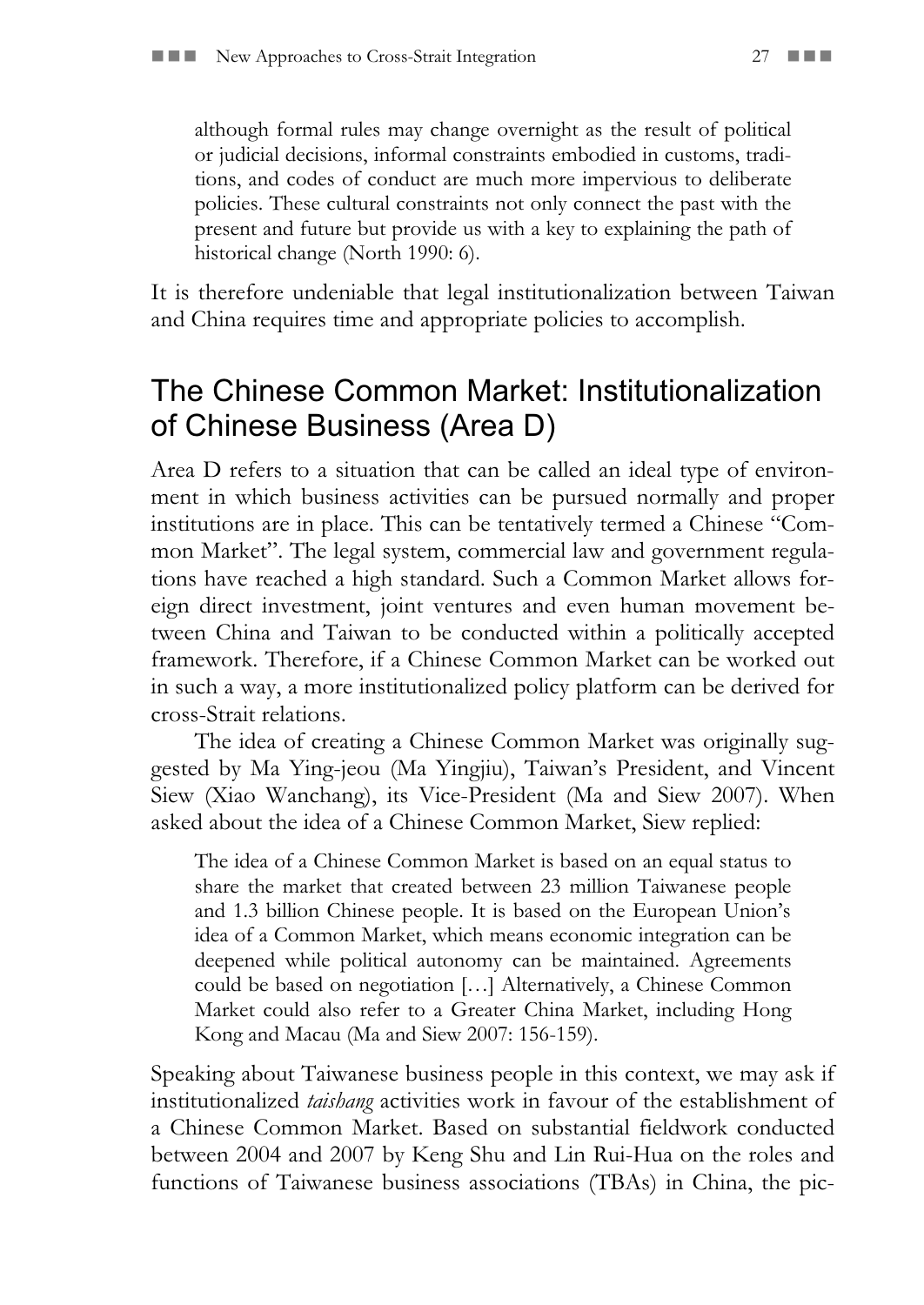ture is not entirely promising. Contrary to many established ideas, their first main finding was that Taiwanese business associations are not strong organizations; they are actually quite weak and fragmented. Second, being a member of an association does not result in any direct benefits for the *taishang* businesses. It is necessary to build up *guanxi* further with some like-minded people inside the local governments in order to facilitate business operations. Third, the associations are actually at the mercy of the Chinese government, which does not want the associations to become too big or too vocal (Keng and Lin 2007: 115- 124). The influence of *taishang* in strengthening the development of a Chinese Common Market is still minimal.

Let's now take a look at one recent example of the idea of creating an international financial centre in China. As far as financial globalization is concerned, money transcends geographical boundary and sometimes dissolves sovereignty. According to Benjamin Cohen,

currency spaces now are shaped not by political sovereignty but by the invisible hand of competition-governments interacting together with societal actors in the social spaces created by money's transactional networks (Cohen 1998: 5).

Financial globalization therefore constitutes a good basis for the development of a common market. As a result, the confirmation by the State Council in China to formally endorse Shanghai as China's international financial centre by 2020 will certainly affect economic relations across the Strait. This is a strategic move and part of the Chinese government's general strategy to secure more autonomy from the global financial leadership of the United States of America. In addition, this move gives rise to some new opportunities and challenges vis-à-vis Chinese societies, especially Hong Kong and Taiwan (Cheung 2010).

In the case of financial development and the cross-border movement of financial capital, Taiwan is hoping to be able to tap into the financial development arising from the opening up of the Chinese financial sector and the increasing economic integration across the Taiwan Strait. As soon as Shanghai had been confirmed as China's international financial centre, it began to recruit global talents in financial sectors as well as various managers and other professionals. For instance, two separate recruitment fairs were launched in November and December 2009 in the United States of America, Europe, Canada and Singapore respectively. As a result, more than 286 professionals were recruited (*Jingji Ri-*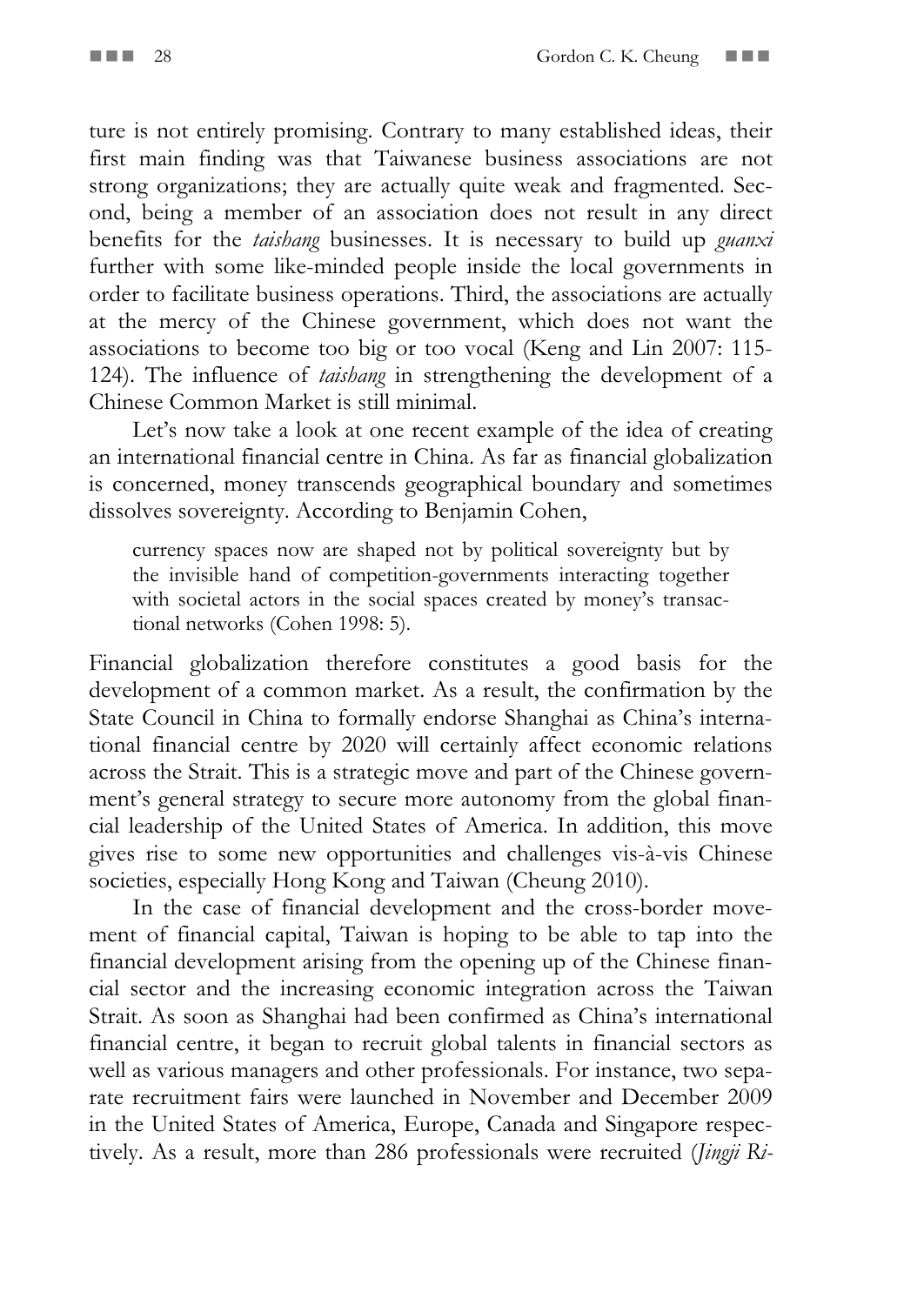*bao* 2009). In view of this, it is tempting for Taiwan to tap into the Chinese market by providing some human resources in these sectors.

According to the Global Financial Centres Index 5 (2009), Hong Kong, Shanghai, Beijing and Taibei were all considered as financial centres, but with a different emphasis and importance. Hong Kong was ranked fourth, Shanghai 35th, Taibei 41st and Beijing 51st (GFCI5 2009: 4). Interestingly, this is the first year that the Index has ever placed Taibei among other more established financial centres in mainland China. The growth of these cities reinforces the future rise of China in the international financial system, but complicates it at the same time. Their division of labour, functions and government-back-up style constitute a long-term future challenge to the current international financial system that is based on market force. Taibei has to play increasingly important roles with respect to Taiwanese business people, who have invested a great deal of time and money in China. Also, given the recent trade and economic talks between China and Taiwan, Taibei is trying to regain the market by offering financial products to Taiwanese business people and facilitating their investments. Yet academia still remains sceptical about Taibei's financial role and importance. Professor Norman Yin, who is Director of the Centre for Asia-Pacific Monetary Studies at National Chengchi University in Taiwan, commented on Taibei being a financial centre as follows:

After 1989, the discussion of Taiwan's financial roles emerged because of the increasing size of the capital in Taiwan due to its industrial development and export. Opening Taiwan's financial market and enhancing its financial centre were actually aimed at providing a framework for internal financial regulation for the local banking industries […] Taibei is far from being an international financial centre. Taibei may be a regional financial centre, which very much depends on the co-ordination between Hong Kong and China. It may be able to perform a better role for Chinese financial and capital markets. But, traditionally, Taiwan has a very good financial relationship with Japan. Therefore, Taibei and Tokyo have already established a workable relationship in terms of financial matters (Interview, 5 January 2009, Taibei).

Apparently, if Taibei is working alone, it is not ready yet as far as the openness and financial infrastructure are concerned. Yet its regional financial function and roles in the greater China region may be very different if we take *taishang* and cross-Strait economic integration into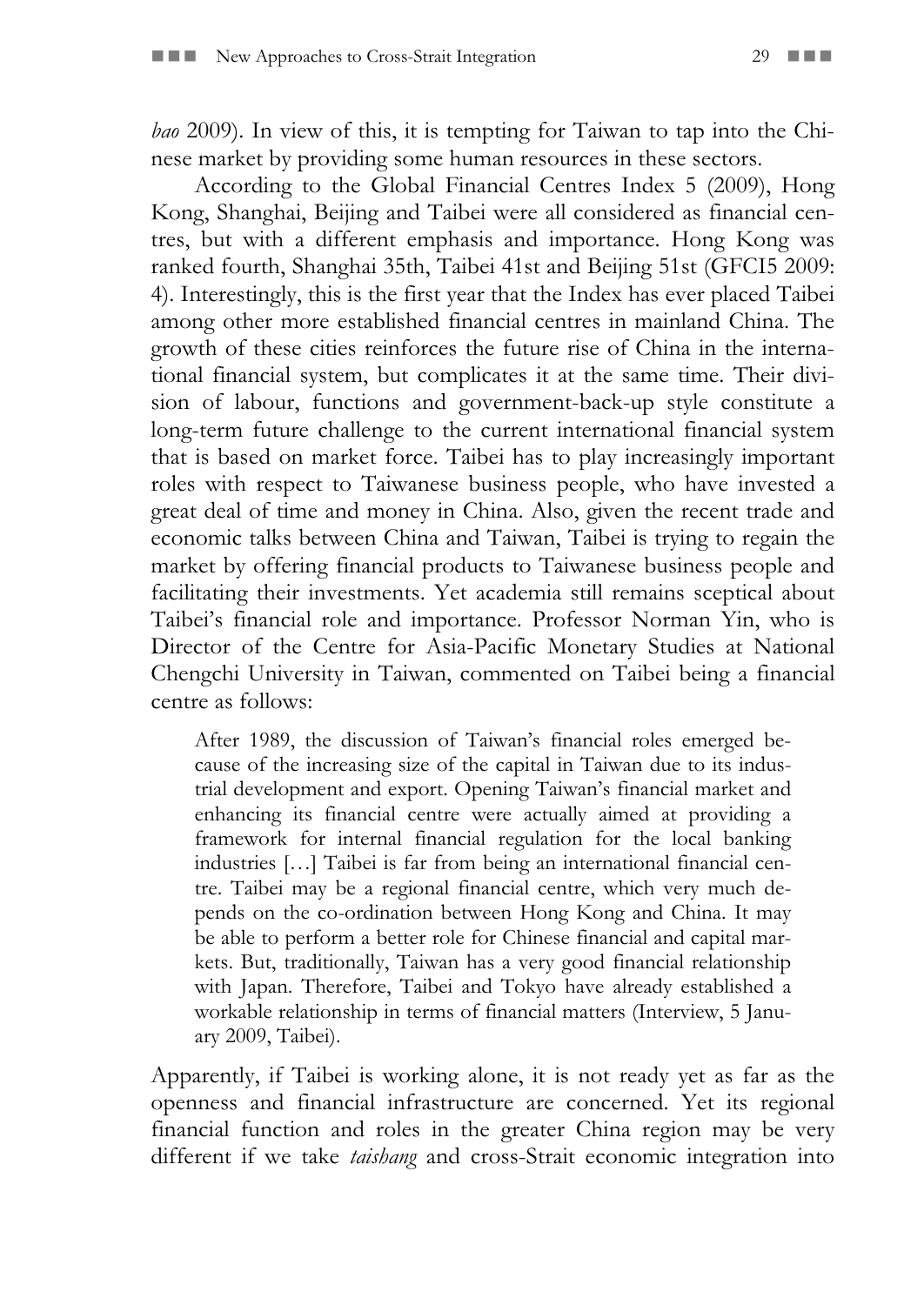consideration. According to Kao Charng, Deputy Director of the Mainland Affairs Council of Taiwan,

Taiwan is expecting to be more active in international finance. But, in the Asian Pacific region, it has been challenged by Hong Kong, Tokyo and Singapore. Even Shanghai is moving very quickly. There are quite a number of successful *taishang*. They can be the targets of Taiwan's financial future […] But, Taiwan remains weak in terms of liberalization and internationalization. It is too conservative (Interview, 18 December 2009, Taibei).

Neither the academic workers nor the policy-makers are entirely satisfied with Taibei's financial future, which is understandable given the challenges from many other financial cities. Nevertheless, a recent paper has suggested that the correlation between Taiwan's long-term economic growth and economic development is actually very positive. In a study of Taiwan's economic growth and economic development from 1962 to 1998 conducted by Chang Tsangyao and Steven Caudill using a fourvariable VAR model, the authors conclude that

[t]here is a high degree of confidence that the development of the financial sector and the promotion of the exports are effective policies towards promoting Taiwan's economic growth (Chang and Caudill 2005: 1334).

The correlation, of course, is one thing that strongly indicates the economic trend for Taiwan.

However, a Chinese Common Market would need a framework to begin with. This is why the Economic Cooperation Framework Agreement (ECFA) became the talk of the town in Taiwan in 2009. Basically, this is a framework agreement between China and Taiwan over trade and economic affairs. Its aims are as follows:

- 1. Normalization of cross-Strait economic relations.
- 2. Prevention of Taiwan from being "marginalized" in the regionalization of East Asia. China is a rising economic power. It is good to use it as a platform to stay with the economic growth.
- 3. Internationalization of Taiwan and integration of Taiwan's economy in the world economy (*Liang'an Jingmou Yuekan* 2009: 10-12).

The Taiwanese business sectors are waiting for the ECFA to be signed because its contents include trade (tariff and non-tariff barrier reduction), early harvest, servicing, insurance, economic co-operation and dispute resolution (*Liang'an Jingmou Yuekan* 2009: 10-12). Yet the Taiwanese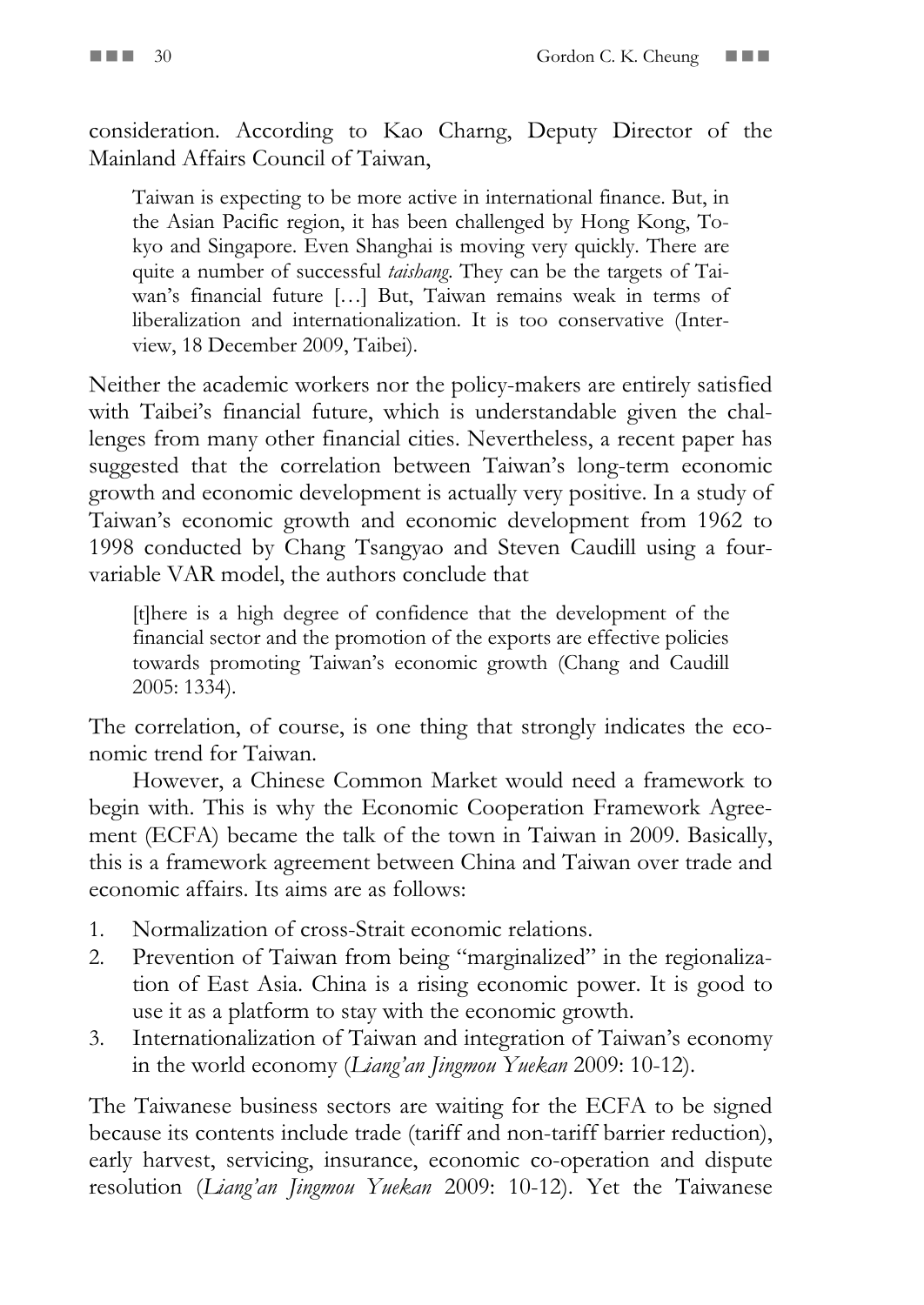government is concerned about the political consequences. Worse still, the DPP may even consider it to be having a negative impact on Taiwan's domestic economic sector. This is a hot potato in the current political/ economic relations between China and Taiwan. Understandably, the signing of the ECFA will have top priority at the Fifth Chiang-Chen Talks; its political impact will certainly be the main topic of debate between the KMT and the DPP in the immediate future. Together with the previous discussion over Taiwan's financial status in the greater China region, "Chaiwan" is making progress in terms of economic integration. This is partly due to the opening up of the Chinese market and the normalization of cross-Strait relations after 2008 as well as the increasing economic integration achieved in 2009. Yet the infancy of Taiwan's financial infrastructure is still hindering financial integration between China and Taiwan. The signing of the ECFA will be scrutinized carefully by both governments and the general public in China and Taiwan. To be realistic, it will take a very long time for the Chinese Common Market to take shape, not to mention facilitate further political integration across the Strait.

# Conclusion

From a historical viewpoint, economic integration between Taiwan and China has been established along a truncated path that has fluctuated between speculation, hostility and chaos (especially since the 1996 missile crisis). From a mainstream international relations perspective, the increasing importance of economic affairs in the Taiwan Strait can be understood in security terms, which means that economic power and relationships can be translated into ways of improving the state's capacity (Mastanduno 1998). Such an argument, which was frequently made in the 1990s, paints a negative picture of China hollowing out Taiwan's economy. Yet as William Callahan has maintained, the relations within Greater China

are not merely state-to-state diplomacy or patterns of international trade and investment, but involve less formal people-to-people relations, flows and disjunctures in a transnational political economy (Callahan 2004: xix).

Such an idea is especially useful in explaining *taishang* investment in mainland China. Their investment and their "Chineseness" combine to formulate their business identity.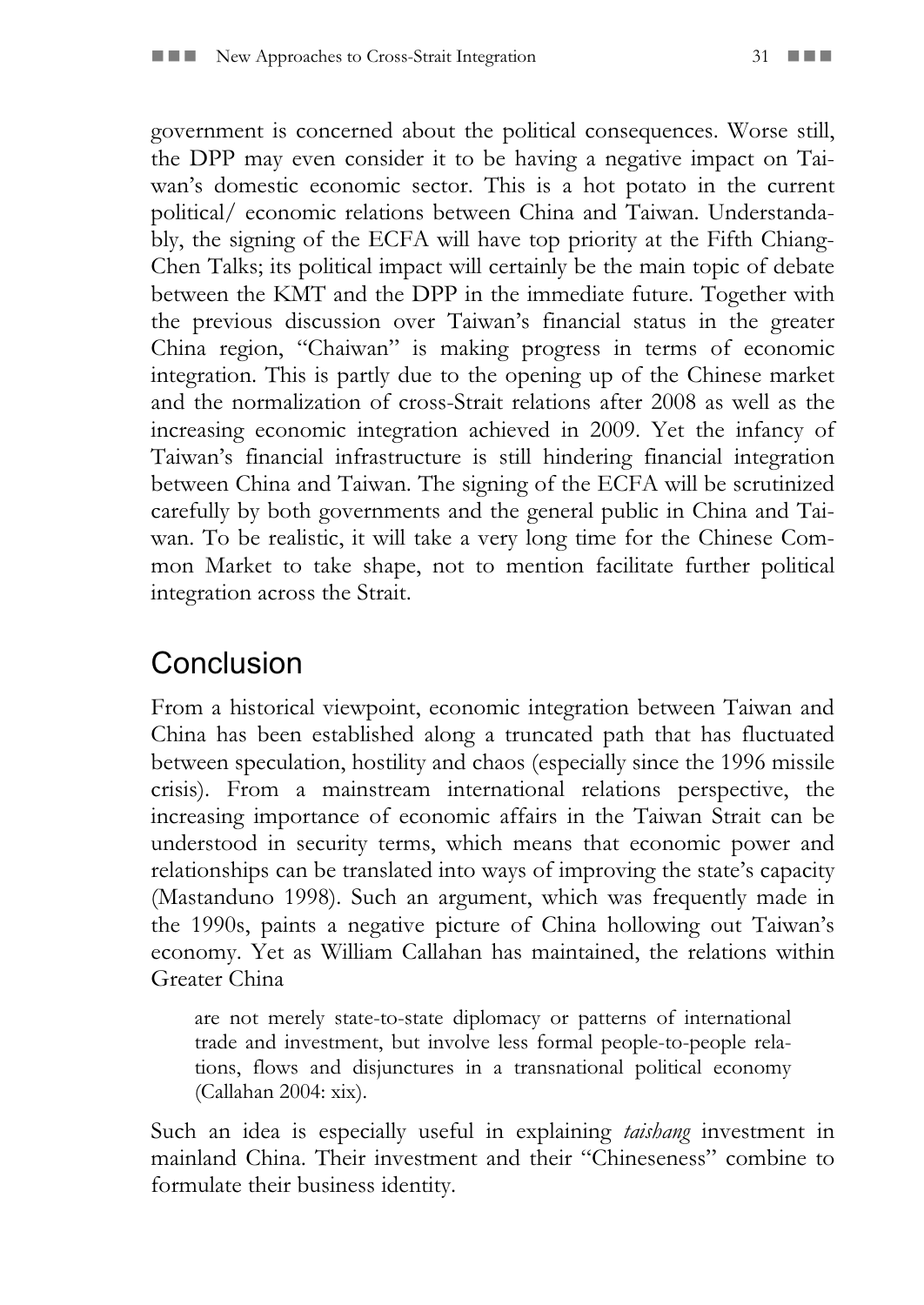By putting the neologism of "Chaiwan" in a conceptual context, this article has attempted to diagnose the current rapid economic integration between China and Taiwan so as to generate a better picture of it in four possible areas: *guanxi*, plutocracy, legalism and the Chinese Common Market. These areas are helpful in understanding the various outcomes of intensifying economic and political interaction between China and Taiwan. Communist China is being challenged by an open and democratic Taiwan, which is currently governed by the KMT. Besides taking the historical experiences of the CCP and the KMT into account, the rapid economic interaction between Taiwan and China is also a testing ground to probe the institutionalization process of their business and economic activities.

#### References

- Bolt, Paul J. (2001), Economic Ties across the Taiwan Strait: Buying Time for Compromise, in: *Issues & Studies*, 37, 2, March/ April, 80-105.
- Callahan, William A. (2004), *Contingent States: Greater China and Transnational Relations*, Minneapolis: University of Minnesota Press.
- Chang, Tsangyao and Steven B. Caudill (2005), Financial Development and Economic Growth: The Case of Taiwan, in: *Applied Economics*, 37, 1329-1335.
- Chen, Te-Sheng (2008), 台日韓商大陸投資策略與佈局: 跨國比較 (Tairihanshang dalu touzi celue yu buju: Kuaguo bijiao, A Comparative Study of the Investment Strategies of Taiwanese, Japanese and Korean Businessmen in China), in: Dongya Yanjiu (東亞研究, East Asian Studies), 39, 1, 1-34.
- Cheung, Gordon C. K. (2010), The 2008-09 Global Economic Fallout: Shanghai and Dubai as Emerging Financial Powerhouses?, in: *Asian Politics and Policy*, 2, 1, 77-93.
- Cheung, Gordon C. K. (2009a), Governing Greater China: Dynamic Perspectives and Transforming Interactions, in: *Journal of Contemporary China*, 18, 58, 93-111.
- Cheung, Gordon C. K. (2009b), *Intellectual Property Rights in China: Politics of Piracy, Trade and Protection*, London: Routledge.
- Cheung, Gordon C. K. (2007), *China Factors: Political Perspectives and Economic Interactions*, New Brunswick: Transaction Publishers.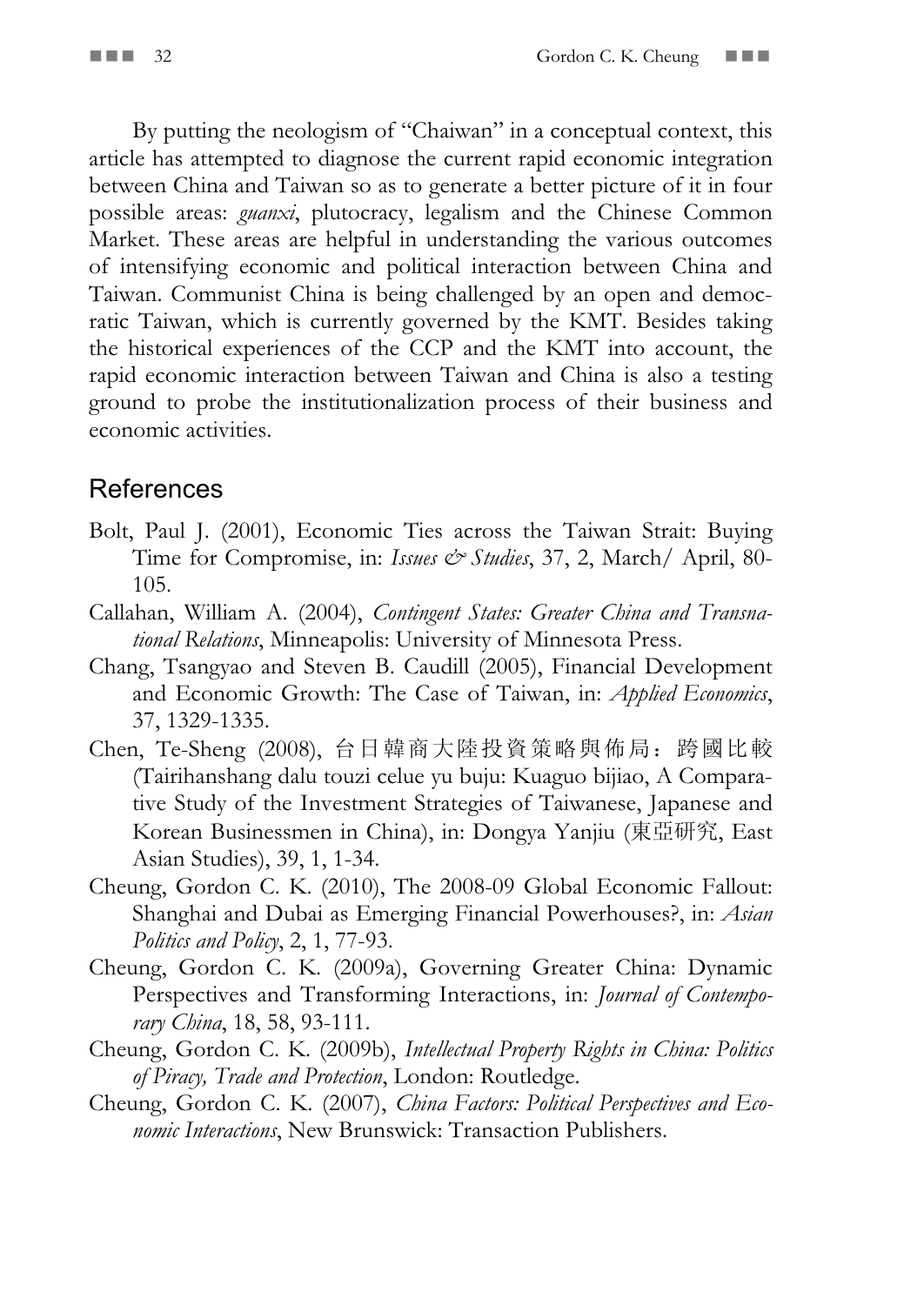- *China Post* (2008), *Full text of President Ma's Inaugural Address*, 21 May, online: <http://www.chinapost.com.tw/print/157332.htm> (August 18, 2009).
- Chinese Communist Party (2007), 中國共產黨第十七次全國代表大會文 件滙编 (Zhongguo gongchandang di shiqici quanguo daibiao dahui wenjian huibian, Document Collections of the Seventeenth National Congress of the Chinese Communist Party), Beijing: Renmin chubanshe (People's Publishing House).
- Chiou, Ming Je (2007), 國家政策執行的地方政治經濟學: 昆山和温州執 行養老保險政策的比較 (Guojia zhengce zhixing de difang zhengzhi jingjixue: Kunshan he Wenzhou zhixing yanglao baoxian zhengce de bijiao, The Political Economy of Local Government's Implementation of National Policies: A Comparative Study on Pension Reform between Kunshan and Wenzhou), Master Diss., Xinzhu: National Tsinghua University (Taiwan).
- Clem, Will (2008), Beijing Helps Taipei Tackle Financial Crisis, in: *South China Morning Post*, 22 December, 1.
- Cohen, Benjamin J. (1998), *The Geography of Money*, Ithaca and London: Cornell University Press.
- *CommonWealth* (2005), 1 July, 83-86.
- Dieleman, Marleen (2007), *The Rhythm of Strategy: A Corporate Biography of the Salim Group of Indonesia*, Amsterdam: Amsterdam University Press.
- Fields, Karl J. (2002), KMT, Inc.: Liberalization, Democratization, and the Future of Politics in Business, in: Edmund Terence Gomez (ed.), *Political Business in East Asia*, London: Routledge, 115-154.
- *Financial Times* (2008), China and Taiwan Split by More than the Strait, 23 December, 4.
- GFCI5 see Global Financial Centres Index 5
- Global Financial Centres Index 5 (2009), London: Y/Zen Group.
- Gomez, Edmund Terence (ed.) (2002), *Political Business in East Asia*, London: Routledge.
- Gomez, Edmund Terence and Gordon C. K. Cheung (2009), Family Firms, Networks and 'Ethnic Enterprise': Chinese Food Industry in Britain, in: *East Asia: An International Quarterly*, 26, 2, 133-157.
- Jiang, Jin-ye (2007), 小三通七年, 金門沒賺到錢 (Xiaosantong qinian, Jinmen mei zhuandaoqian), in: *Xin Xinwen* (新新聞, The Journalist), 55.
- Jingji Ribao (經濟日報, Economic Daily News) (2009), 7 December.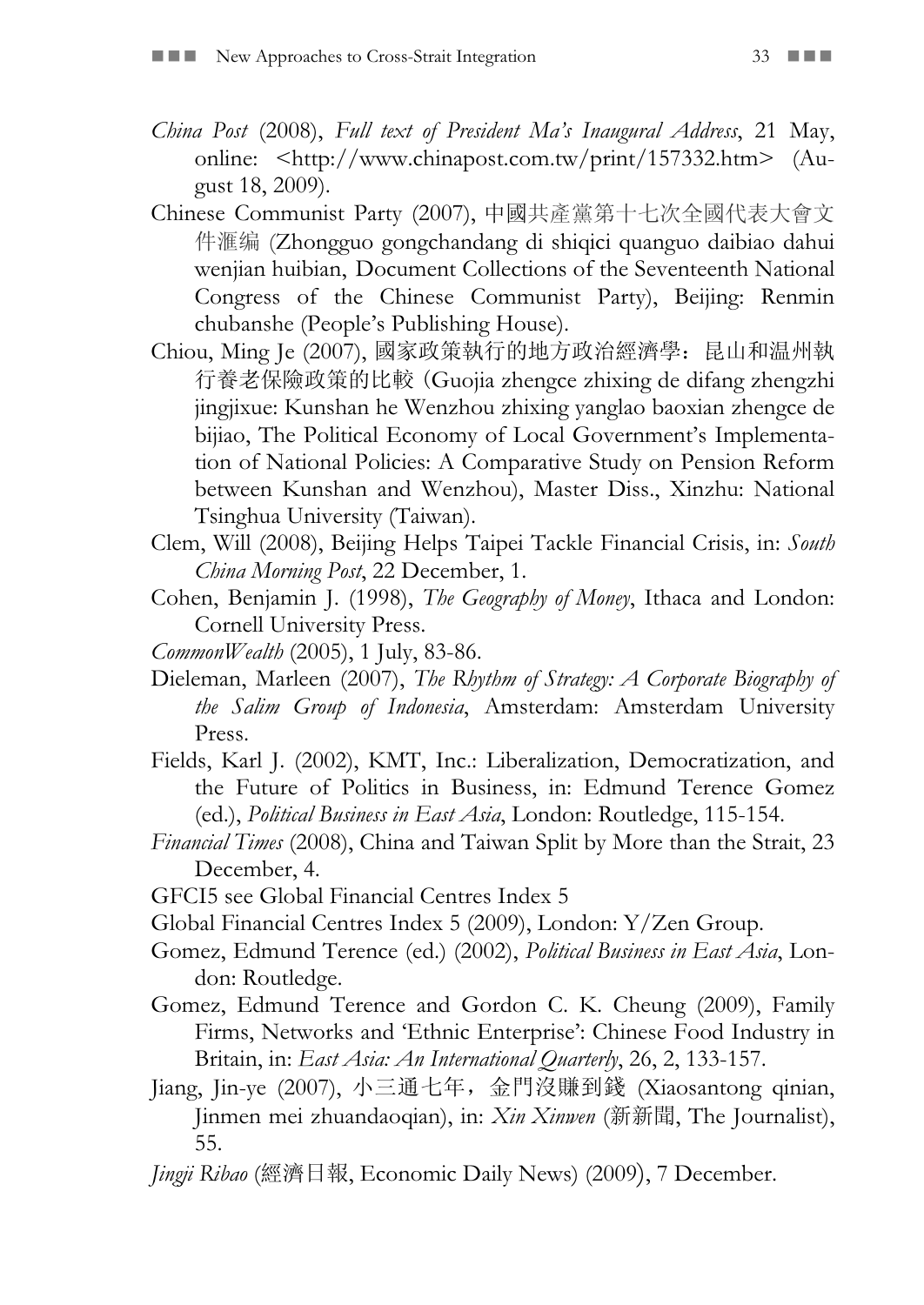- Kao, John (1993), The Worldwide Web of Chinese Business, in: *Harvard Business Review*, 71, 2, 24-36.
- Keng, Shu and Lin Rui-Hua (2007), 制度環境與協會效能: 大陸台商協 會的個案研究 (Zhidu huanjing yu xiehui xiaoneng: dalu taishang xiehui de ge'an yanjiu, Institutional Origins of Weak Associations: Taiwanese Business Associations in the Yangzi and Zhu River Delta), in: *Taiwan Zhengzhi Xuekan*, (台灣政治學刊, Taiwan Political Science Quarterly), 11, 2, 93-171.
- Leng, Tse-kang (1995), State, Business, and Economic Interaction Across the Taiwan Strait, in: *Issues & Studies*, 31, 11, 40-58.
- Liang'an *Jingmou Yuekan* (兩岸經貿月刊, Straits Business Monthly) (2009), 215, November, 10-12.
- Liu, Sun-chi (2002), 兩岸智慧財產權之建立、發展與交流 (Liang'an zhihui caichanquan zhe jianli, fazhan yu jiaoliu, Establishment, Development, and Exchange of Intellectual Property Rights in Taiwan and China), in: *Yuanjing [ikan* (遠景季刊, Prospect Quarterly), 3, 2, 89-136.
- MAC see Mainland Affairs Council
- Ma, Ying-jeou and Vincent Siew (2007), 治國: 臺灣嬴的新策略 (Zhiguo: *Taiwan ying de xincelüe*, State Governance: New Strategies for the Success of Taiwan), Taibei: Shangzhou chubanshe (Shangzhou Publishers).
- Mainland Affairs Council (2009a), *The Third Round of Chiang-Chen Talks: Economic and Trade Matters*, Taibei: Mainland Affairs Council, Executive Yuan.
- Mainland Affairs Council (2009b), *Preliminary Statistics of Cross-Strait Economic Relations*, online: <http://www.mac.gov.tw/english/english/ csexchan/economic/9805e.pdf> (August 18, 2009).
- Mainland Affairs Council (2008a), *The Results of the Second Chiang-Chen Talks (Air Transport, Postal Services, Sea Transport and Food Safety)*, Taibei: Mainland Affairs Council, Executive Yuan.
- Mainland Affairs Council (2008b), 民調會說話: 第二次 「江陳會談」 與台灣民意 (Mindiao hui shuohua: De er ci (Chian-Chen hui tan) yu Taiwan minyi, Public survey can speak: the second (Chiang-Chen Talks) and Taiwan's public opinion), Taibei: Mainland Affairs Council.
- Mak, Lau-Fang and Kung I-Chun (1999), *The Chinese Diaspora Network: Forms and Practices in Southeast Asia*, PROSEA Occasional Paper No. 26, Taibei: Academia Sinica.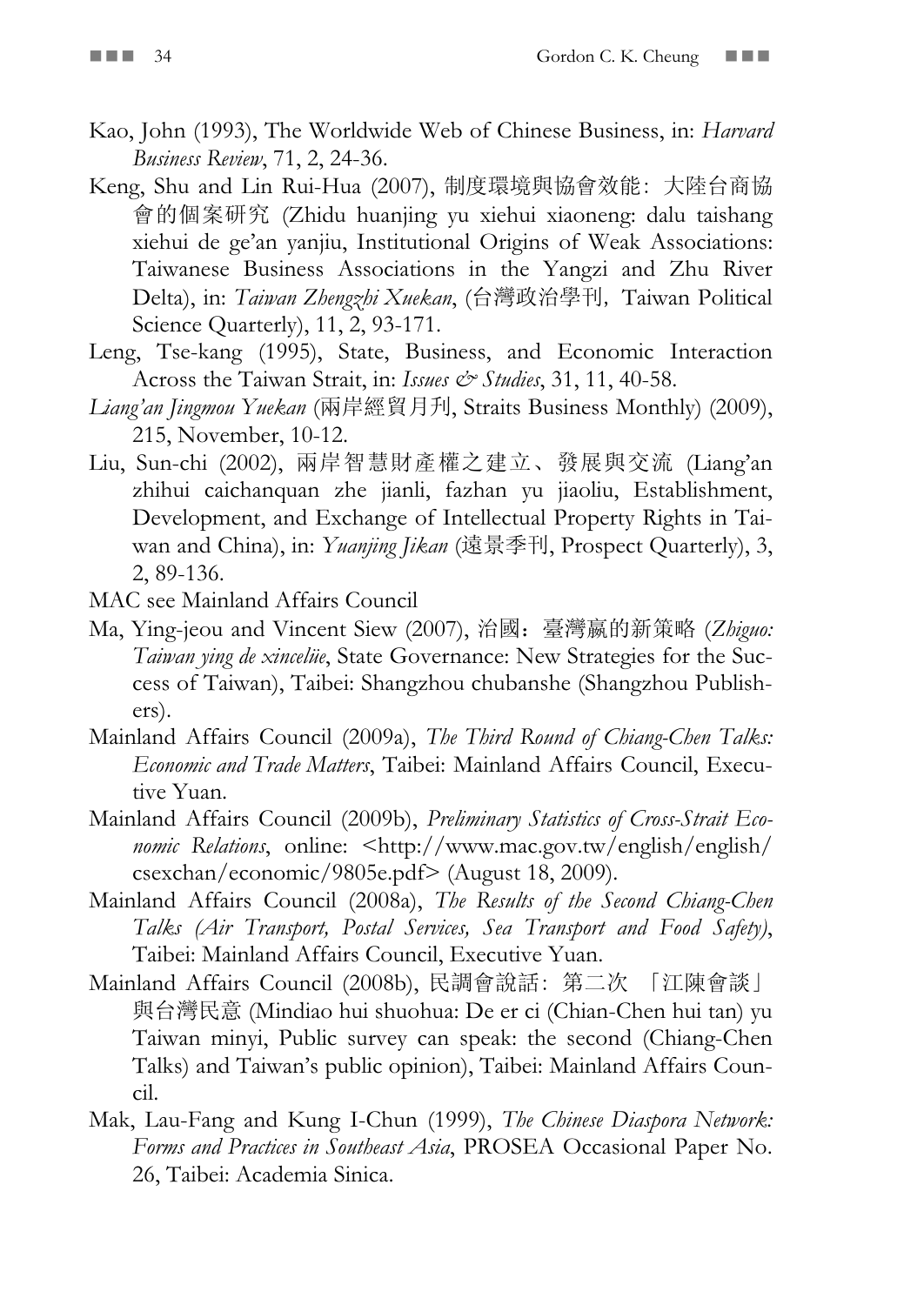- Mastanduno, Michael (1998), Economics and Security in Statecraft and Scholarship, in: *International Organization*, 52, 4, 825-854.
- Naughton, Barry (ed.) (1997), *The China Circle: Economics and Electronics in the PRC, Taiwan, and Hong Kong*, Washington: Brookings Institution Press.
- North, Douglass C. (1990), *Institutions, Institutional Change and Economic Performance*, Cambridge: Cambridge University Press.

ODE see *Oxford Dictionary of English*

- *Oxford Dictionary of English* (2003), Oxford: Oxford University Press.
- Pye, Lucian (1985), *Asian Power and Politics: The Cultural Dimension of Authority*, Cambridge: Harvard University Press.
- Shen, Hsiu-hua (2005), The First Taiwanese Wives and "the Chinese Mistresses": the International Division of Labour in Familial and Intimate Relations across the Taiwan Strait, in: *Global Networks*, 5, 4, 419-437.
- Sky News (2009), Sky Satellite News, United Kingdom, every 15 minutes, Sky News channel at 10 pm on 16 August.
- So, Alvin Y., Nan Lin, and Dudley L. Poston (eds.) (2001), *The Chinese Triangle of Mainland China, Taiwan, and Hong Kong: Comparative Institutional Analyses*, Westport: Greenwood Press.
- Sung, Yun-Wing (2005), *The Emergence of Greater China: The Economic Integration of Mainland China, Taiwan and Hong Kong*, Basingstoke, Hampshire: Palgrave.
- Tanner, Murray Scott (2007), *Chinese Economic Coercion against Taiwan: A Tricky Weapon to Use*, Santa Monica: RAND Corporation.
- Thuno, Mette (ed.) (2007), *Beyond Chinatown: New Chinese Migration and the Global Expansion of China*, Copenhagen: Nordic Institute of Asian Studies.
- Tung, Chen-yuan (2003), Cross-Strait Economic Relations: China's Leverage and Taiwan's Vulnerability, in: Issues & Studies, 39, 3, 137-175.
- US Census Bureau (2009), *Trade in Goods (Imports, Exports and Trade Bal*ance) with Taiwan, online: <http://www.census.gov/foreign-trade/ balance/c5830.html#2009> (August 18, 2009).
- Wachman, Alan M. (1994), *Taiwan: National Identity and Democratization*, Armonk: M. E. Sharpe.
- Xin Xinwen (新新聞, The Journalist) (2009), 讓地方政治回歸地方(Rang difang zhengzhi huigui difang, Local Politics should be back to Local), 6-23 December.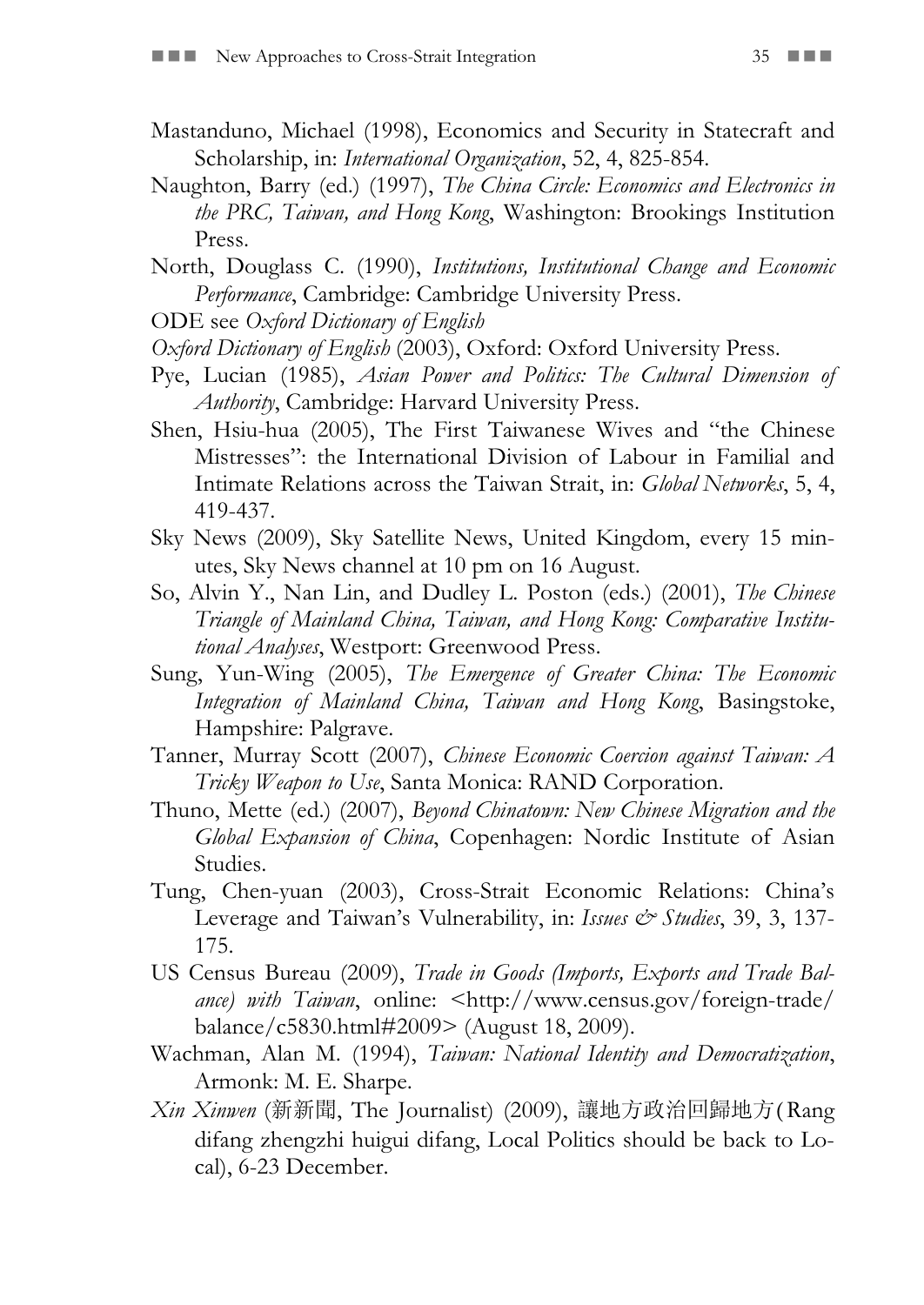- Yazhou Zhoukan (亞洲週刊, Asia Weekly) (2009), 韓國為什麼怕 Chaiwan? (Hanguo weishenme pa Chaiwan?, Why Korea is afraid of Chaiwan), 2 August.
- *Yazhou Zhoukan* (亞洲週刋, Asia Weekly) (2004), 上海台商之痛何時了? (Shanghai taishang zhi tong heshiliao?, When will *taishang* in Shanghai stop from worrying?), 19 September.
- Yeung, H. W. (1999), Under Siege? Economic Globalization and Chinese Business in Southeast Asia, in: *Economy and Society*, 28, 1, 1-29.
- *Yuanjing Zazhi* (遠見雜誌, Global Views Monthy) (2009), 新大陸人在台 灣 (Xin daluren zai Taiwan, New Chinese in Taiwan), a special report, 275, 133-185.
- Zhang, Chuanguo (2007), 台商大陸投資問題研究 (Taishang dalu touzi wenti yanjiu, The Research and Questions of Taiwanese Business People's Investment in Mainland China), Beijing: Shangwu Yinshuguan (Commercial Press).
- Zhongshi Dianzi Bao (中時電子報, China Times) (2009), <http://news. chinatimes.com/2007Cti/2007Cti-News/2007Cti-News-Content/0, 4 521,110514+112009081800352,00.html> (August 18, 2009).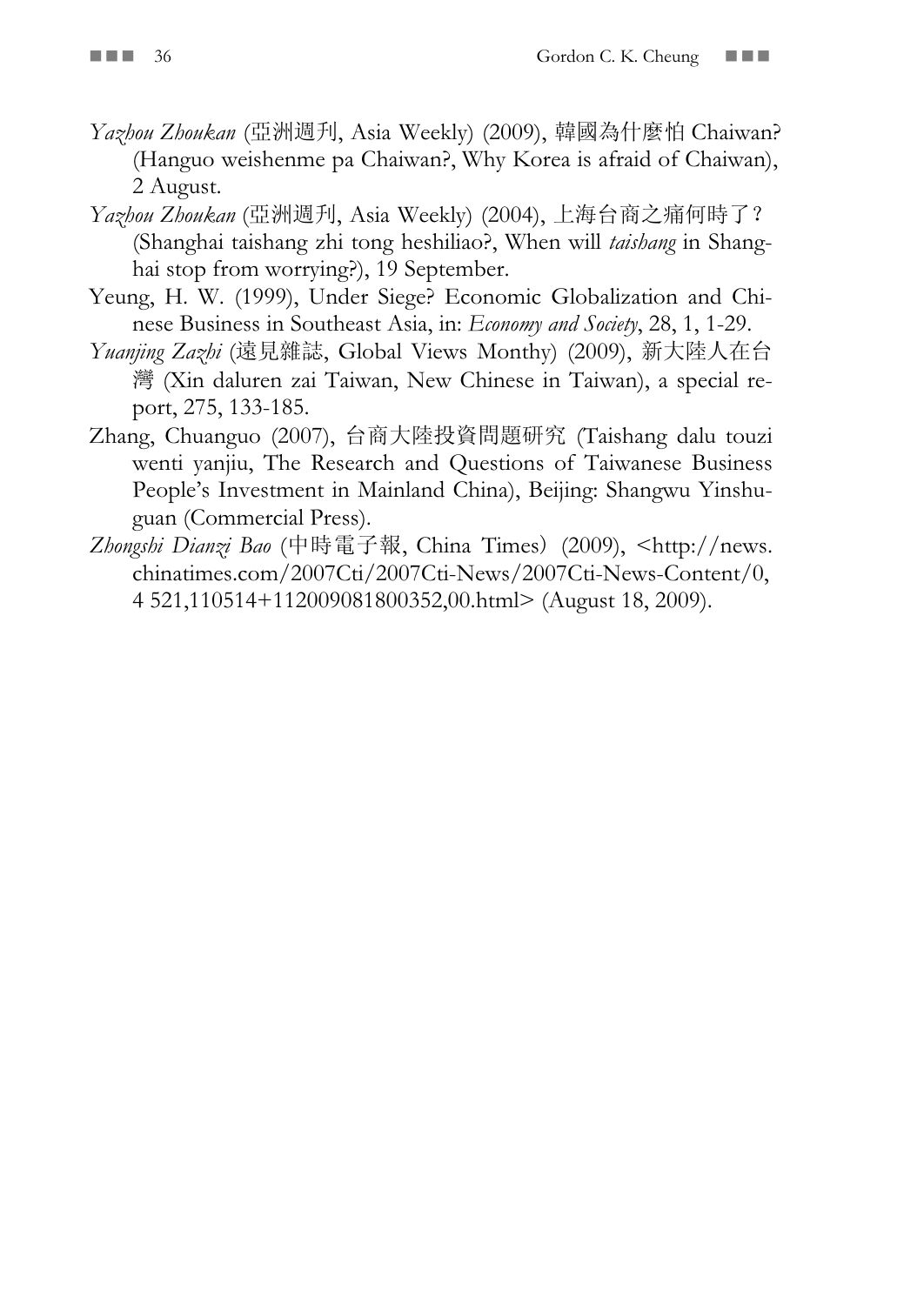--

# **Contents**

#### Introduction

| $\blacksquare$ Gunter Schubert                           |  |
|----------------------------------------------------------|--|
| Cross-Strait Integration $- A$ New Research Focus in the |  |
| Taiwan Studies Field                                     |  |

### Research Articles

| Gordon C. K. Cheung<br>New Approaches to Cross-Strait Integration and Its<br><b>Impacts on Taiwan's Domestic Economy: An Emerging</b><br>"Chaiwan"? | 11 |
|-----------------------------------------------------------------------------------------------------------------------------------------------------|----|
| Lee Chun-yi                                                                                                                                         |    |
| Between Dependency and Autonomy - Taiwanese<br>Entrepreneurs and Local Chinese Governments                                                          | 37 |
| Gunter Schubert<br>The Political Thinking of the Mainland Taishang: Some<br>Preliminary Observations from the Field                                 | 73 |
| Liao Da-chi and Chang Hui-chih<br>The Choice of Constitutional Amendments in a Young<br>Democracy – From Indirect to Direct Election of the         |    |
| President in Taiwan                                                                                                                                 |    |
|                                                                                                                                                     |    |

#### Analyses

| Chang Ya-chung<br>A Modest Proposal for a Basic Agreement on Peaceful<br>Cross-Strait Development                                          | 133 |
|--------------------------------------------------------------------------------------------------------------------------------------------|-----|
| Christopher R. Hughes<br>Commentary on "A Modest Proposal for a Basic Agreement<br>on Peaceful Cross-Strait Development" by Chang Ya-chung | 149 |
| Jean-Pierre Cabestan<br>Commentary on "A Modest Proposal for a Basic Agreement<br>on Peaceful Cross-Strait Development" by Chang Ya-chung  | 163 |